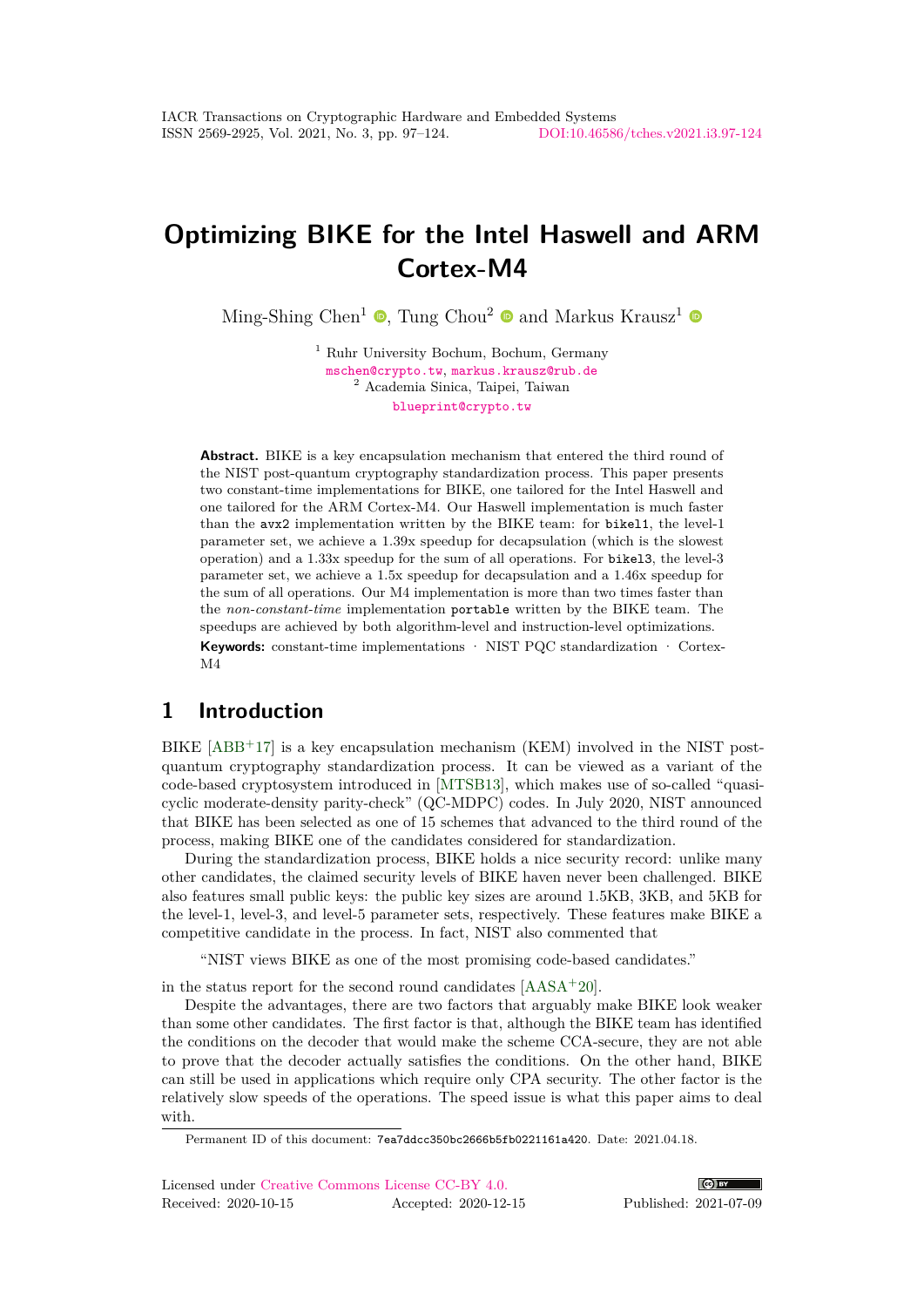#### **1.1 Previous Works**

There have been many previous papers on improving the speed of the cryptosystem introduced in [\[MTSB13\]](#page-25-0) and its variants. In particular, the QcBits paper [\[Cho16\]](#page-24-0) was the first one to present a fully constant-time software implementation. Later on, many papers tried to improve the speed of constant-time software implementations. For the purpose of this paper, instead of reviewing all related papers, we list some important optimization techniques adopted by the BIKE team. All the optimization techniques are related to  $\mathcal{R}_z = \mathbb{Z}[y]/(y^r - 1)$  or  $\mathcal{R} = \mathbb{F}_2[x]/(x^r - 1)$ .

- As pointed out in [\[Cho16\]](#page-24-0), there are many operations that can be viewed as multiplications in  $\mathcal{R}_z$  in the decoding algorithm. These multiplications are of the form  $g(y)f(y)$ , where each coefficient  $g_i$  and  $f_i$  is either 0 or 1, and  $g(y)$  is a sparse polynomial. [\[Cho16\]](#page-24-0) proposed to consider  $g(y)$  as  $\sum_{s} y^{-s}$  and compute the sum of all  $y^{-s} f(y)$  to obtain  $g(y) f(y)$ . Each  $y^{-s} f(y)$  is computed using a circular shift on the coefficients of *f* by *s* positions. In order to make sure that the circular shift does not leak information through timing, [\[Cho16\]](#page-24-0) proposed to make use of the concept of a Barrel shifter to build a "Barrel rotator".
- This idea of using a "Barrel rotator" would be very efficient if *r* was a multiple of the register size. However, as *r* is always an odd prime in BIKE, performing the circular shift directly will introduce some overhead. In order to reduce the overhead, [\[DG19\]](#page-24-1) proposed to represent *f* in a "duplicated form" such that  $y^{-s}f(y)$  can be obtained by performing a logical shift on the duplicated form. The logical shift is again implemented using the concept of a Barrel shifter.
- To compute the sum  $\sum_{s}(y^{-s}f(y))$ , [\[Cho16\]](#page-24-0) proposed to perform the computation in a bitsliced fashion to make use of the fact that each coefficient of  $y^{-s}f(y)$  is either 0 or 1.
- There are many multiplications in  $R$  in key generation, encapsulation, and decapsulation. In order to compute the product of two elements  $f = \sum_i f_i x^i$  and  $g = \sum_j g_j x^j$ in R, the clmul implementation of [\[Cho16\]](#page-24-0) represents f and g as  $\sum_i F_i z^i$  $\sum$ and  $j$   $G_j z^j$ , where  $z = x^{64}$ , and uses the pclmulqdq instruction to compute every  $F_i G_j$ . [\[DG19\]](#page-24-1) proposed to use Karatsuba recursively, where the bottom level of recursions is handled by pclmulqdq.
- The public key is of the form  $h_1 \cdot h_0^{-1}$  where each  $h_i \in \mathcal{R}$ . Computation of  $h_0^{-1} \in \mathcal{R}$ can be computed using a multiplication chain as shown in [\[Cho16\]](#page-24-0). Inside the multiplication chain, it is often required to compute the  $2<sup>k</sup>$ <sup>th</sup> power of an element  $f \in \mathcal{R}$  for some constant *k*. [\[DGK20a\]](#page-24-2) proposed to compute such an exponentiation by permuting the coefficients in *f*. When *k* is large, this is much faster than carrying out *k* squarings sequentially.

Unfortunately, even with so many optimizations, the latest software speed of BIKE is still not very satisfying: the eBACs website [\[Be\]](#page-24-3) reports that, on titan0, a machine with an Intel Haswell CPU, the level-1 parameter set bikel1 takes more than 138000 cycles and 2650000 cycles to perform encapsulation and decapsulation, respectively. For comparison, mceliece348864, one of the level-1 parameter sets of a third-round code-based candidate Classic McEliece  $[ABC^+17]$  $[ABC^+17]$ , takes only 44652 and 132360 cycles, respectively, on the same machine. Note that this means that the situation of code-based candidates is quite different from the situation of lattice-based candidates, as structured lattice-based schemes are typically much faster than non-structured ones.

The BIKE team has some optimized implementations for x86 machines, whose speeds rely heavily on the usage of instructions for carryless multiplications such as pclmulqdq.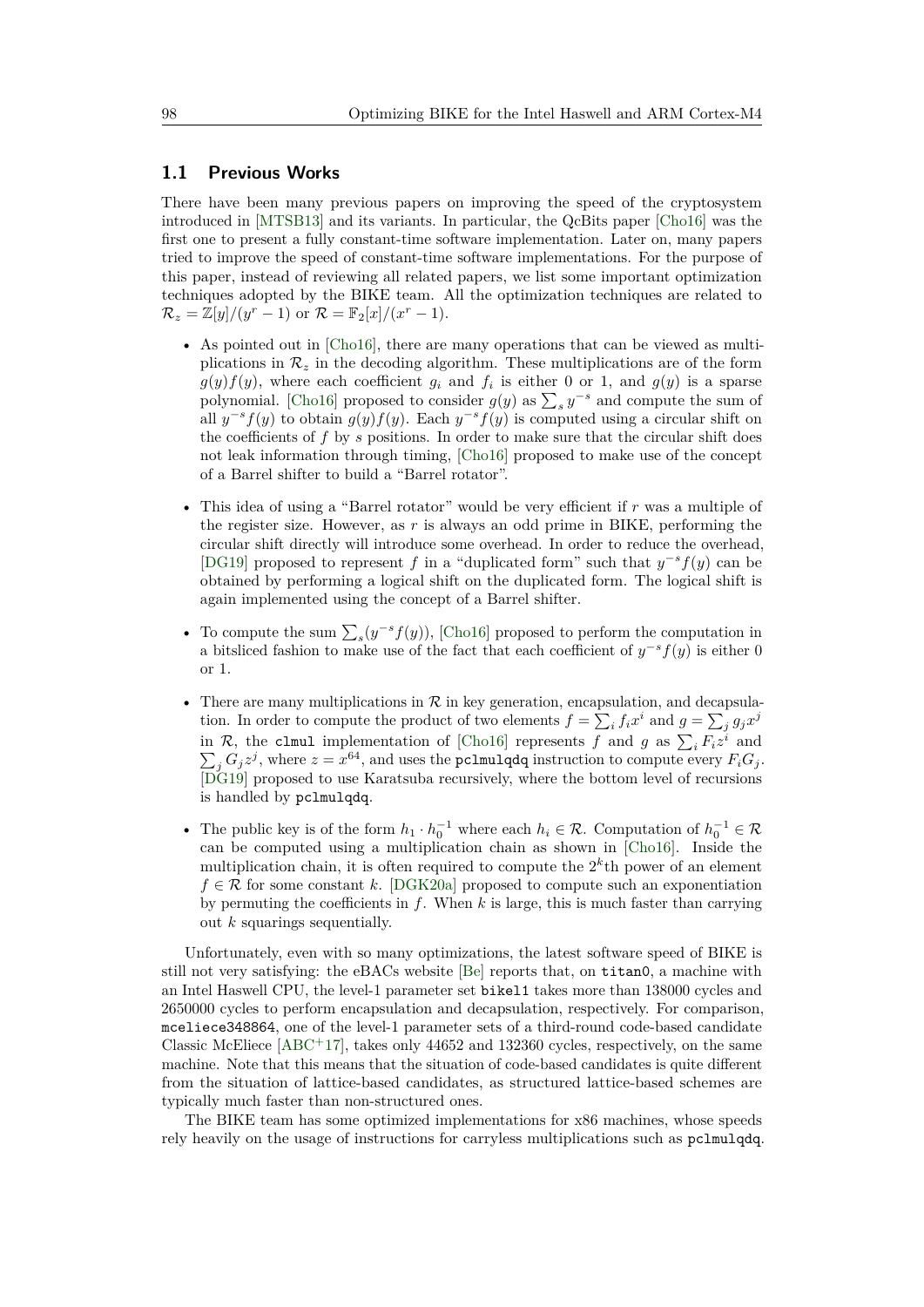This raises the question whether BIKE can still run with reasonable speed on embedded systems where such instructions are not available. To our knowledge, there has not been any BIKE implementation tailored for embedded systems yet.

### **1.2 Our Contribution**

This paper presents two implementations of BIKE, one optimized for the Intel Haswell and one optimized for the Cortex-M4. Compared to the avx2 implementation written by the BIKE team, for bikel1, we achieve a 1.39x speedup for decapsulation and a 1.33x speedup for the sum of all operations on Haswell. For bikel3, we achieve a 1.5x speedup for decapsulation and a 1.46x speedup for the sum of all operations on Haswell. Compared to the non-constant-time portable implementation written by the BIKE team, our implementation is more than two times faster for all the three operations on M4. Both of our implementations are constant-time: there is no memory access using secret indices, no branching with secret conditions, and no usage of variable-time instructions.

We believe that our implementations will make BIKE a more interesting option for standardization. Even though we did not implement the largest parameter set bikel5, which was introduced in the 3rd-round specification, we expect that our optimization techniques (see below) will be useful for optimizing bikel5 as well. We also expect the implementation techniques used for Haswell will be useful for optimizing BIKE for newer microarchitectures, e.g., those supporting AVX512. In addition, our optimization techniques for polynomial multiplications in  $\mathcal R$  can be useful for optimizing HQC [\[AMAB](#page-24-4)<sup>+</sup>17], another third-round code-based candidate.

### **1.3 Optimization Techniques**

The speed of our implementations is achieved by using the following optimization techniques.

- a) When performing a logical shift on the duplicated form of  $f \in \mathcal{R}_z$ , we make use of matrix transpositions to change the representation of *f*, so that a Barrel shifter is no longer required. As far as we can tell, this idea is completely original. This optimization is only used in our Haswell implementation.
- b) We implement the Barrel shifter for shifting the duplicated form of  $f \in \mathcal{R}_z$  using conditional execution and powerful multiply-and-accumulate instructions supported by the M4. We consider this as a purely instruction-level optimization.
- c) The sum of all *y* <sup>−</sup>*sf* is computed using a sequence of half adders in the BIKE team's implementation. We follow an algorithm explained by Boyar and Peralta [\[BP05\]](#page-24-5) to use full adders whenever possible. The algorithm is more complex and requires more

<span id="page-2-0"></span>

| <b>Table 1:</b> Optimization techniques and where they are used: $\bullet$ means that the technique is |  |
|--------------------------------------------------------------------------------------------------------|--|
| used for the corresponding operation on the corresponding platform, and $\circ$ means that the         |  |
| technique is not used.                                                                                 |  |

|           | Haswell implementation |        | M4 implementation |        |        |        |         |
|-----------|------------------------|--------|-------------------|--------|--------|--------|---------|
| technique | keygen                 | encap. | decap.            | keygen | encap. | decap. | section |
| a l       |                        |        |                   |        |        |        |         |
|           |                        |        |                   |        |        |        |         |
|           |                        |        |                   |        |        |        |         |
|           |                        |        |                   |        |        |        |         |
| e         |                        |        |                   |        |        |        |         |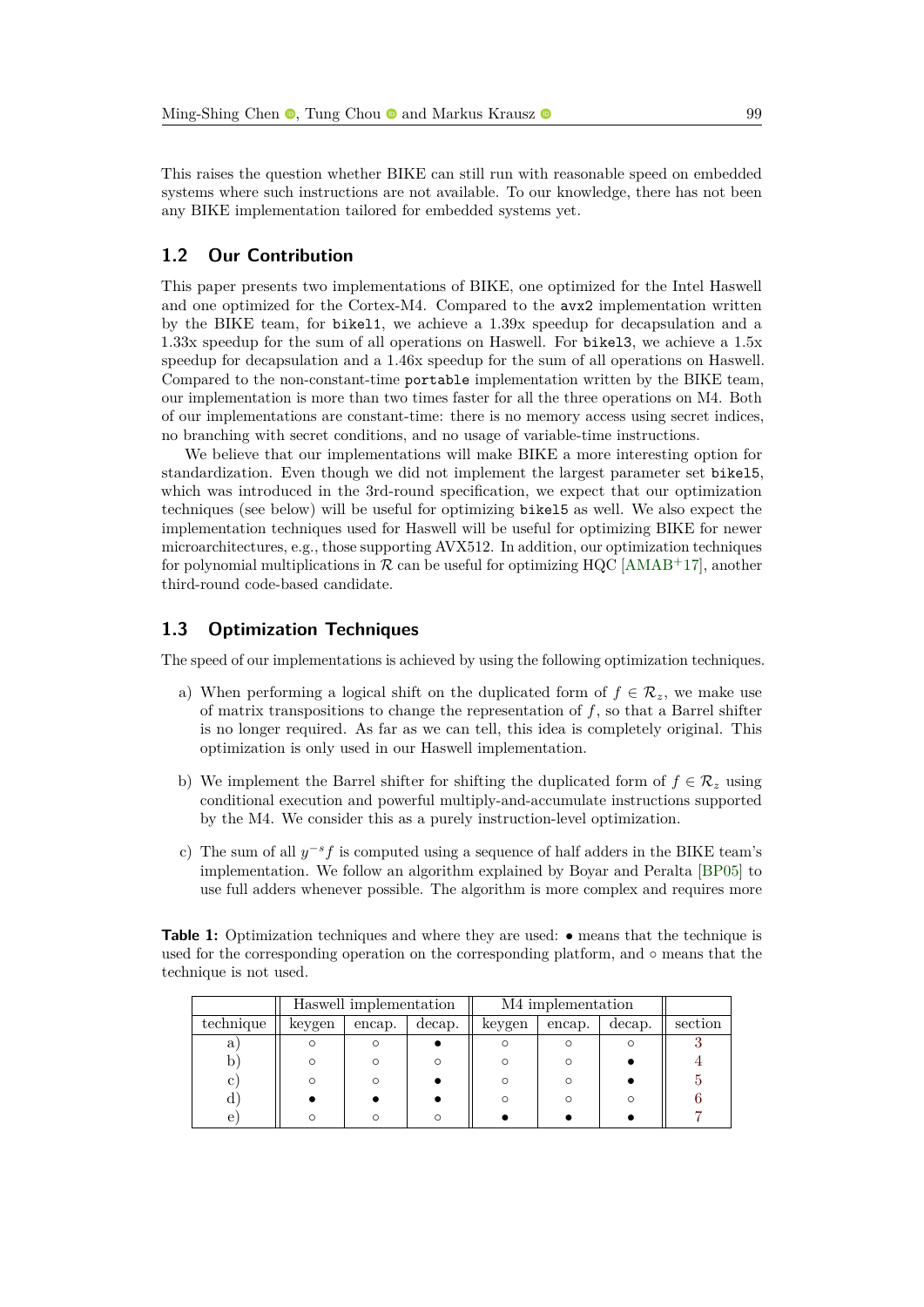memory, but it reduces the number of logical operations required to compute the sum by a factor of more than 2.

- d) The BIKE team's implementations use the Karatsuba algorithm to optimize multiplications in  $R$ . The Karatsuba algorithm is used recursively. Instead, we use a five-way recursive algorithm proposed by Bernstein in [\[Ber09a\]](#page-24-6) for the top level of recursion. This optimization is only applied in our Haswell implementation.
- e) We use a "Frobenius additive FFT" (FAFFT) to optimize multiplications in  $\mathcal R$  on the M4. We found that FAFFTs fit nicely with bitslicing, such that we are able to carry out multiplications in  $R$  efficiently even without instructions for carryless multiplications.

To summarize, a), b), and c) are used for multiplications in  $\mathcal{R}_z$ , while d) and e) are used for multiplications in  $R$ . Table [1](#page-2-0) summarizes where each of these techniques is used in our implementations.

### **1.4 Availability of Source Code**

Our implementations are adapted from the BIKE team's implementation and hence will be distributed under the same Apache 2.0 license of the orignal implementations. We plan to submit our Haswell implementation to the eBACS project [\[Be\]](#page-24-3) so that the source code can be included in SUPERCOP. The source code of our M4 implementation has been included in the pqm4 project [\[KRSS\]](#page-25-1) under the directories crypto\_kem/bikel1/m4f and crypto\_kem/bikel3/m4f. We also plan to submit both of our implementations as the artifact of our paper for CHES 2021.

### **1.5 Organization of the paper**

Section [2](#page-3-0) reviews the latest specification of BIKE and shows why we need to perform multiplications in  $\mathcal{R}_z$  and multiplications in  $\mathcal{R}$ . Each of the remaining sections introduces one of our five optimization techniques; See Table [1.](#page-2-0) Section [8](#page-21-0) shows our experimental results for multiplications in  $\mathcal{R}_z$ , multiplications in  $\mathcal{R}$ , and the three KEM operations.

# <span id="page-3-0"></span>**2 BIKE**

This section reviews the third-round specification of BIKE [\[ABB](#page-23-0)<sup>+</sup>17]. For the sake of completeness, we repeat some contents from the specification in this section.

### **2.1 System Parameters.**

BIKE uses system parameters  $r, w, t$ , and  $\ell$ . The following table shows the values of the system parameters and the security level for each of the three parameter sets of BIKE, which we denote as bikel1, bikel3, and bikel5.

|                                          | $\overline{u}$ |                   |      | level |
|------------------------------------------|----------------|-------------------|------|-------|
| bikel $1 \mid 12323$                     |                | $142$   134   256 |      |       |
| bikel $3 \mid 24659$                     |                | $206$   199       | -256 |       |
| bikel5   $40973$   $274$   $264$   $256$ |                |                   |      |       |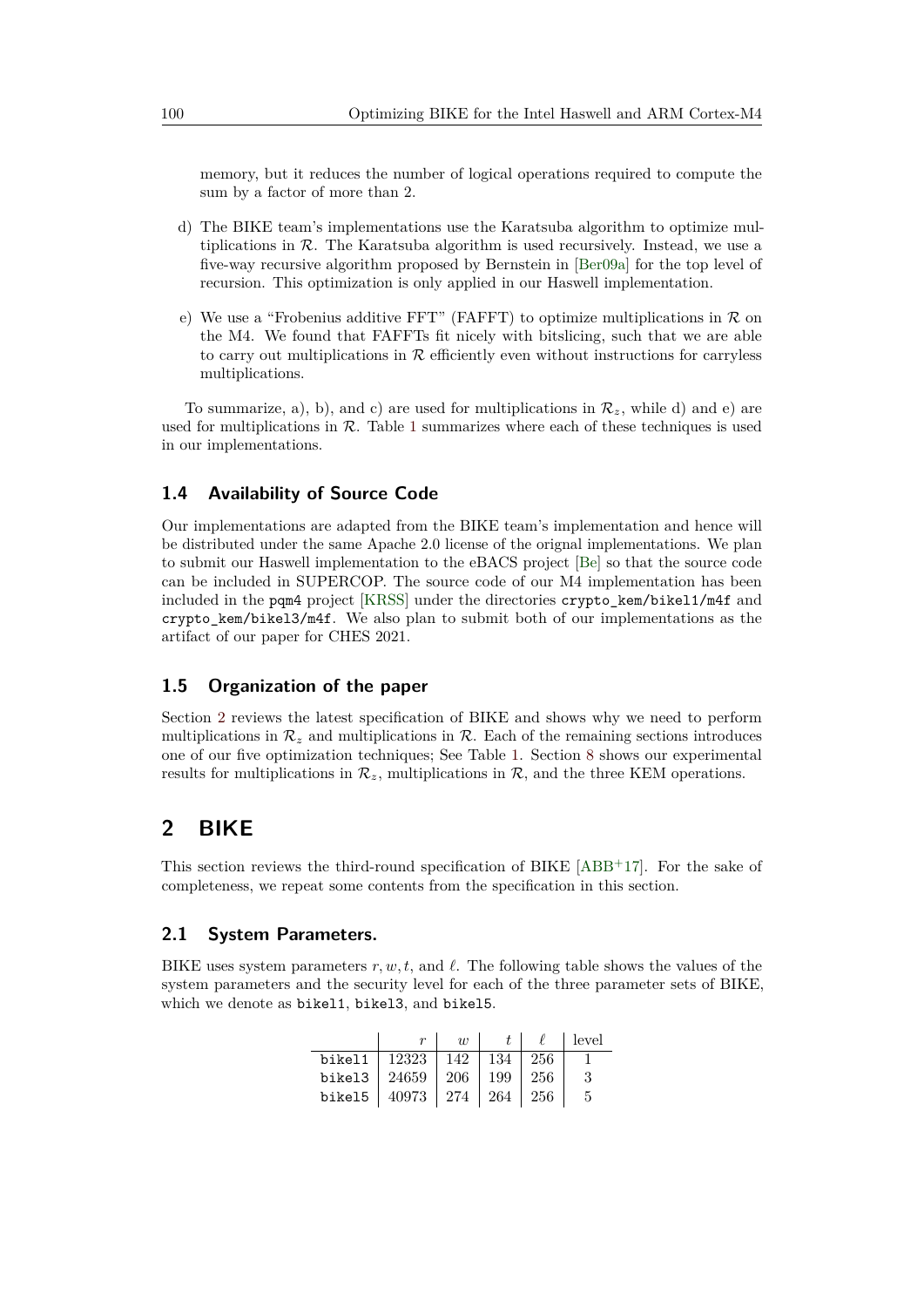<span id="page-4-0"></span>

| <b>KeyGen:</b> () $\mapsto$ $(h_0, h_1, \sigma)$ , h                                                                  | <b>Encaps:</b> $h \mapsto K, c$                                   |  |  |  |  |
|-----------------------------------------------------------------------------------------------------------------------|-------------------------------------------------------------------|--|--|--|--|
| Output: $(h_0, h_1, \sigma) \in \mathcal{H}_w \times \mathcal{M}, h \in \mathcal{R}$                                  | Input: $h \in \mathcal{R}$                                        |  |  |  |  |
| 1: $h_0, h_1 \overset{\$}{\leftarrow} \mathcal{H}_w$                                                                  | Output: $K \in \mathcal{K}, c \in \mathcal{R} \times \mathcal{M}$ |  |  |  |  |
| 2: $h = h_1 \cdot h_0^{-1}$                                                                                           | 1: $m \stackrel{\$}{\leftarrow} \mathcal{M}$                      |  |  |  |  |
| 3: $\sigma \stackrel{\$}{\leftarrow} M$                                                                               | 2: $e_0, e_1 \leftarrow \mathbf{H}(m)$                            |  |  |  |  |
|                                                                                                                       | 3: $c = (e_0 + e_1 \cdot h, m \oplus \mathbf{L}(e_0, e_1))$       |  |  |  |  |
|                                                                                                                       | 4: $K \leftarrow \mathbf{K}(m, c)$                                |  |  |  |  |
| <b>Decaps:</b> $(h_0, h_1, \sigma), c \mapsto K$                                                                      |                                                                   |  |  |  |  |
| Input: $((h_0, h_1), \sigma) \in \mathcal{H}_w \times \mathcal{M}, c = (c_0, c_1) \in \mathcal{R} \times \mathcal{M}$ |                                                                   |  |  |  |  |
| Output: $K \in \mathcal{K}$                                                                                           |                                                                   |  |  |  |  |
| 1: $e' \leftarrow \text{decoder}(c_0 h_0, h_0, h_1)$                                                                  | $\triangleright e' \in \mathcal{R}^2 \cup \{\perp\}$              |  |  |  |  |
| 2: $m' = c_1 \oplus L(e')$                                                                                            | $\triangleright$ with the convention $\bot = (0,0)$               |  |  |  |  |
| 3: if $e' = H(m')$ then $K \leftarrow K(m', c)$ , else $K \leftarrow K(\sigma, c)$                                    |                                                                   |  |  |  |  |

**Figure 1:** BIKE's key generation, encapsulation, and decapsulation.

### **2.2 Hash Functions.**

The BIKE team defines the hash functions **H**, **K**, **L** to have the following domains and ranges.

- **H**:  $\mathcal{M} \rightarrow \mathcal{E}_t$ ,
- **K**:  $M \times R \times M \rightarrow K$ ,
- **L**:  $\mathcal{R}^2 \to \mathcal{M}$ ,

where the spaces  $M$ ,  $K$ , and  $\mathcal{E}_t$  are defined as follows.

- $M = \{0, 1\}^{\ell}$ .
- $\mathcal{K} = \{0, 1\}^{\ell}$ .
- $\mathcal{E}_t = \{ (e_0, e_1) \in \mathbb{R}^2 \mid |e_0| + |e_1| = t \}, \text{ where } |e_i| \text{ means the number of nonzero } t \text{ for } i = 1, 2, \ldots$ coefficients in *e<sup>i</sup>* .

The concrete instantiation of **H**, **K**, **L** can be found in the specification and is beyond the scope of this paper.

#### **2.3 Key Generation, Encapsulation, and Decapsulation.**

BIKE's key generation, encapsulation, and decapsulation algorithms are depicted in Figure [1.](#page-4-0) As shown in the figure, the key generation algorithm generates a secret key  $(h_0, h_1, \sigma)$  and a public key *h*.  $(h_0, h_1)$  is in  $\mathcal{H}_w$ , which is defined as

$$
\{(h_0, h_1) \in \mathcal{R}^2 \mid |h_0| = |h_1| = w/2\}.
$$

The encapsulation algorithm, on input a public key *h*, generates a session key *K* and a ciphertext *c* encapsulating the session key. The decapsulation algorithm, on input a secret key  $(h_0, h_1, \sigma)$  and a ciphertext *c*, outputs a session key *K* or  $\perp$ . There are many multiplications in  $\mathcal R$  as one can see from the KEM operations and the decoding algorithm decoder defined in the next subsection,

### <span id="page-4-1"></span>**2.4 The Black-Gray Decoder**

The decoding algorithm specified in the third-round specification is the black-gray decoder, which was introduced in [\[DGK20b\]](#page-25-2). The algorithm is shown in Algorithm 1 of the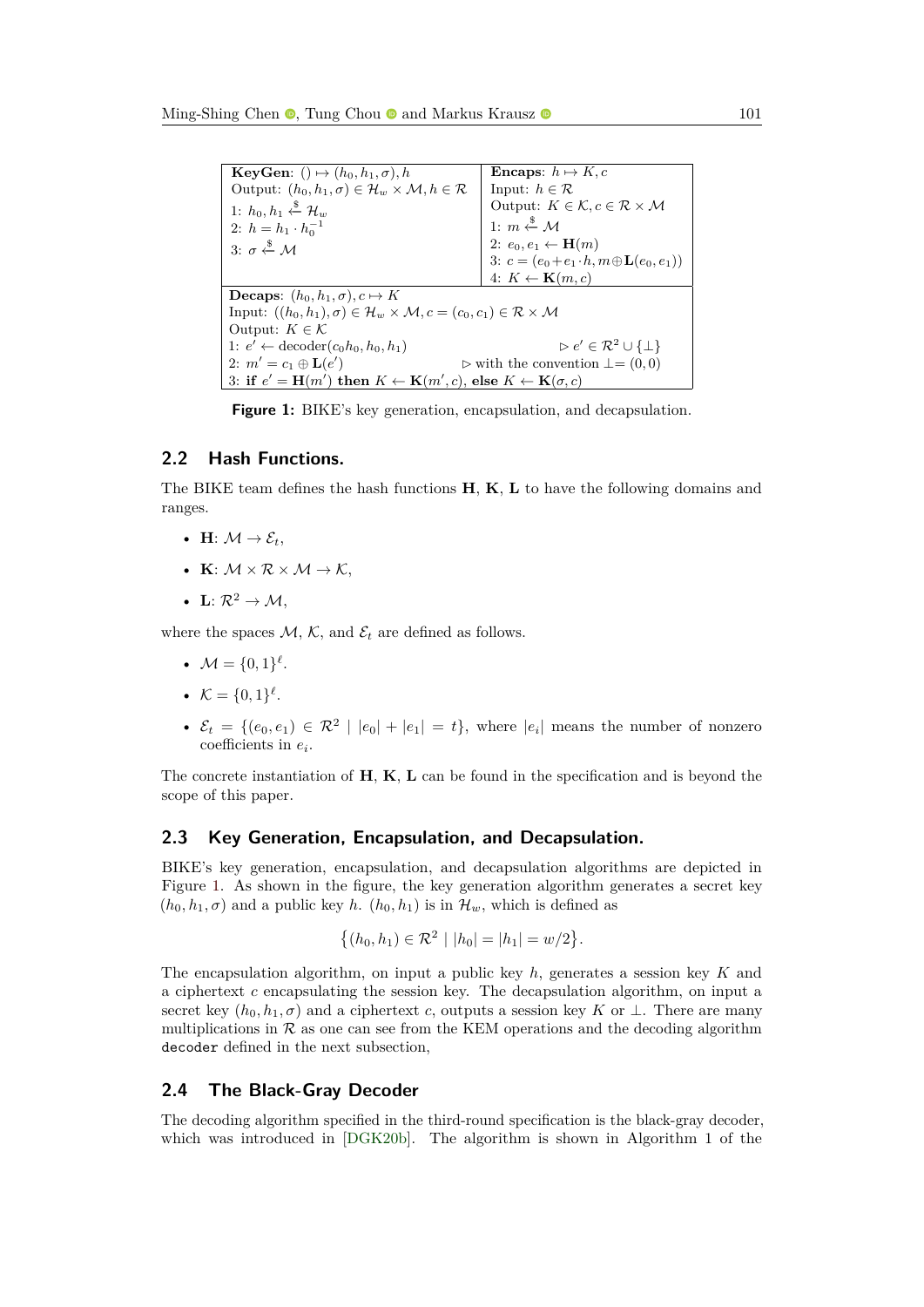specification. The BIKE team described it as an algorithm that can be used for any code with a low-weight parity-check matrix. However, as shown in Figure [1,](#page-4-0) BIKE is a scheme with a ring structure. To facilitate our discussion in the following sections, we rephrased the algorithm so that operations in rings are explicitly shown. We emphasize that "rephrased" means that we do not create a new algorithm but merely write the original algorithm in a different way. Our version of the black-gray decoder uses the following notations.

- Lift( $\cdot$ ), which lifts an element from  $\mathcal R$  to  $\mathcal R_z$ .
- Tr(·), which converts an element  $\sum_{i=0}^{r-1} f_i x^i \in \mathcal{R}$ , into Lift $(f_0 + \sum_{i=1}^{r-1} f_{r-i} x^i)$ .

The black-gray decoder is summarized in Algorithm [1.](#page-6-0) It should be easy to see where the operations in  $R$  are from with respect to the specification. Note that the multiplications of the form  $\text{Tr}(h_i) \cdot \text{Lift}(s)$  are in  $\mathcal{R}_z$ , and  $|\text{Tr}(h_i)|$  is always  $w/2$ . These multiplications are used to compute the numbers of unsatified parity-check equations. It has been explained in [\[Cho16\]](#page-24-0) why computation of the numbers of unsatified parity-check equations can be viewed as multiplications in  $\mathcal{R}_z$ .

For completeness, we note that the black-gray decoder uses (in addition to  $r, w, t$ ) two integers NbIter*, τ* and a function threshold as its parameters. The third-round specification defines  $N$ bIter = 5 for all parameter sets. How  $\tau$  and threshold are defined is irrelevant to the purpose of this paper.

# <span id="page-5-0"></span>**3 Circular Shifts with Matrix Transposition**

As mentioned in the Introduction, in order to compute  $g \cdot f$  where  $g, f \in \mathcal{R}_z$ ,  $g_i, f_i \in \{0, 1\}$ for all *i*, we may write *g* as  $\sum_{s} y^{-s}$  with  $0 \le s < r$  and compute *gf* as  $\sum_{s} (y^{-s} f)$ . For each *s*,  $y^{-s}f$  can be computed by carrying out a circular shift on  $(f_0, \ldots, f_{r-1})$  by *s* positions due to the structure of  $\mathcal{R}_z$ . Below we review how such a circular shift can be implemented using a Barrel shifter and propose a way to avoid the Barrel shifter.

#### <span id="page-5-2"></span>**3.1 The Duplicated Form and the Barrel Shifter**

In order to compute  $y^{-s}f$ , the BIKE team follows [\[Cho16\]](#page-24-0) to use a Barrel shifter and follows [\[DG19\]](#page-24-1) to use a duplicated form for *f*. The idea is to

- [1](#page-5-1). lift *f* to  $\mathbb{Z}[y]$  and represent it as  $f' = f + (f \mod y^{r-1})y^{r-1}$  and
- 2. compute  $y^{-s} f$  as  $((f' (f' \mod y^s))/y^s) \mod y^r$ .

The second step might look complicated, but computationally it simply means performing a logical shift (toward the direction of  $f_0'$ ) of *s* positions on the vector of  $2r - 1$  coefficients of  $f'$  and taking the first  $r$  coefficients. Note that making  $f'$  a longer polynomial will lead to the same result, as long as  $f_i' = f_{(i \mod r)}$  for  $i \in \{0, \ldots, 2r - 2\}$ .

Let  $b$  be a power of 2. To implement this idea,  $f'$  is stored as an array of  $b$ -bit words, where the values of the words are  $\sum_{i=0}^{b-1} f'_i 2^i$ ,  $\sum_{i=0}^{b-1} f'_{i+b} 2^i$ , and so on. Then,  $f'$  is first shifted by  $s^{(1)} = s - (s \mod b)$  positions and then by  $s^{(0)} = s \mod b$  positions. As  $s^{(1)}$ is a multiple of *b*, the shift by  $s^{(1)} = \sum_j s_j^{(1)} 2^j$  positions is carried out as a sequence of conditional moves from word  $i + 2^{j}/b$  to word *i* for each *j*. The shift by  $s^{(0)}$  positions can be carried out by a sequence of logical shifts and ORs on the words, assuming that corresponding instructions exist.

The avx2 implementation follows the strategy above, where *b* is set to 256 to fit the size of YMM registers. Note that there is no general shift instruction for YMM registers, so the avx2 implementation follows [\[GAB19\]](#page-25-3) to use AVX intrinsics to carry out the shift by  $s^{(0)}$  positions.

<span id="page-5-1"></span><sup>&</sup>lt;sup>1</sup>[\[DG19\]](#page-24-1) actually uses  $(1 + y<sup>r</sup>)f$ , which has one more coefficient than  $f + (f \mod y<sup>r-1</sup>)y<sup>r</sup>$ .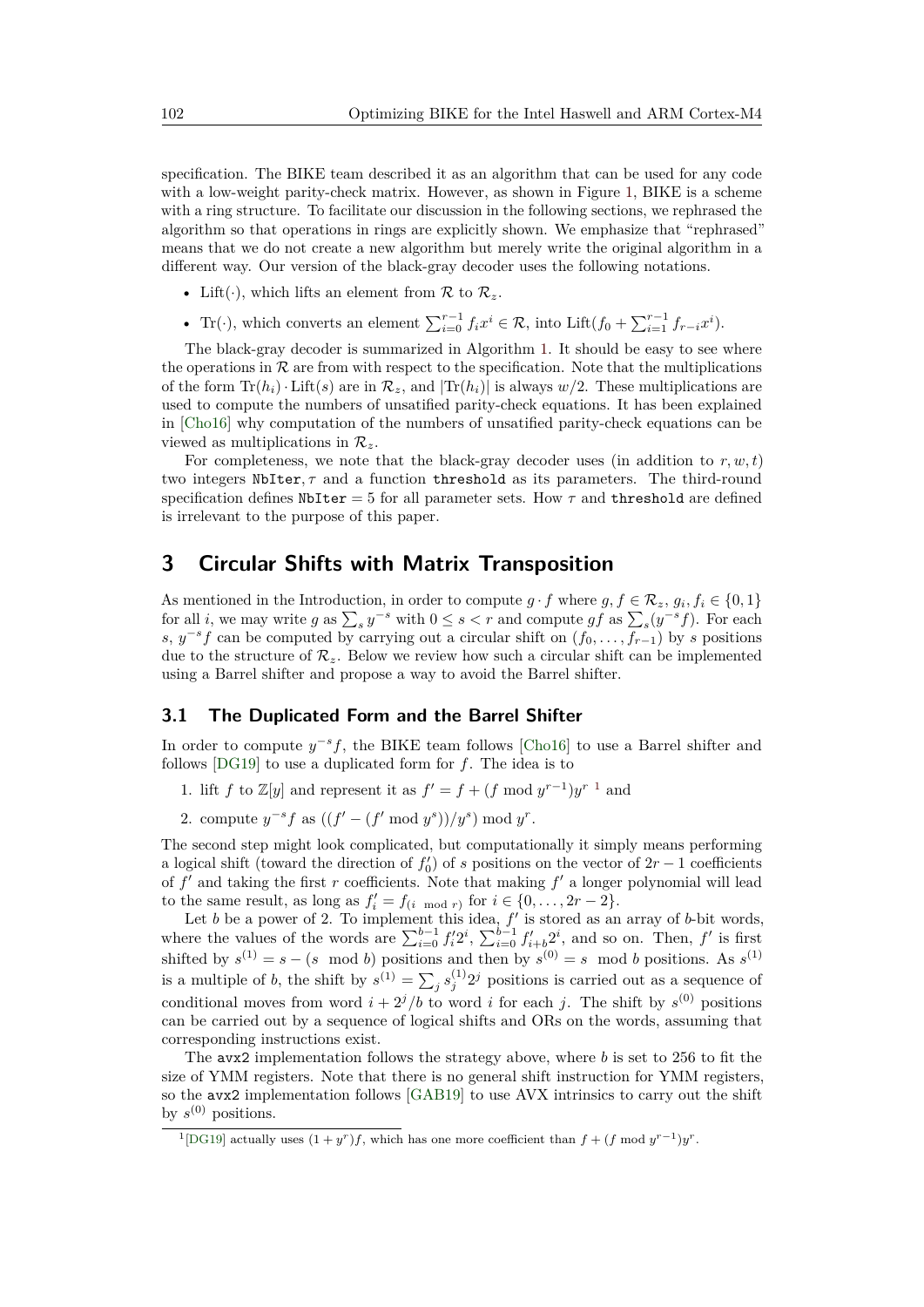```
Algorithm 1 The Black-Gray Decoder (rephrased)
Parameters: r, w, t, d = w/2, NbIter, \tau, threshold
 1: procedure DECODER(s, h_0, h_1)2: (e_0, e_1) \leftarrow (0, 0) \in \mathcal{R}^23: for i = 1, \ldots, NbIter do
 4: T \leftarrow \text{threshold}(|s + e_0 h_0 + e_1 h_1|, i)5: e_0, e_1, b_0, b_1, g_0, g_1 \leftarrow \text{BFlter}(s + e_0 h_0 + e_1 h_1, e_0, e_1, T, h_0, h_1)6: if i = 1 then
 7: e_0, e_1 \leftarrow \text{BFMaskedIter}(s + e_0h_0 + e_1h_1, e_0, e_1, b_0, b_1, (d+1)/2 + 1, h_0, h_1)8: e_0, e_1 \leftarrow \text{BFMaskedIter}(s + e_0h_0 + e_1h_1, e_0, e_1, g_0, g_1, (d+1)/2 + 1, h_0, h_1)9: end if
10: end for
11: if s = e_0 h_0 + e_1 h_1 then
12: return (e_0, e_1)13: else
14: return ⊥
15: end if
16: end procedure
17: procedure BFITER(s, e, T, h_0, h_1)18: (c_0, c_1) \leftarrow (\text{Tr}(h_0) \cdot \text{Lift}(s), \text{Tr}(h_1) \cdot \text{Lift}(s))19: (b_0, b_1) \leftarrow (0, 0) \in \mathcal{R}^220: (g_0, g_1) \leftarrow (0, 0) \in \mathcal{R}^221: for i = 0, 1 do
22: for j = 0, ..., r - 1 do
23: if c_{ij} \geq T then
24: e_{ij} \leftarrow e_{ij} + 125: b_{ij} \leftarrow 126: else if c_{ij} \geq \tau then
27: g_{ij} \leftarrow 128: end if
29: end for
30: end for
31: return e0, e1, b0, b1, g0, g1
32: end procedure
33: procedure BFMASKEDITER(s, e, m_0, m_1, T, h_0, h_1)34: (c_0, c_1) \leftarrow (\text{Tr}(h_0) \cdot \text{Lift}(s), \text{Tr}(h_1) \cdot \text{Lift}(s))35: for i = 0, 1 do
36: for j = 0, ..., r - 1 do
37: if c_{ij} \geq T then
38: e_{ij} \leftarrow e_{ij} + m_{ij}39: end if
40: end for
41: end for
42: return e0, e1
43: end procedure
```
#### <span id="page-6-1"></span>**3.2 Avoiding the Barrel Shifter with Matrix Transposition**

We do better than the **avx** implementation by making use of a simple observation. In short, we observed that shifting  $f'$  by  $s^{(1)}$  positions can be carried out by shifting a set of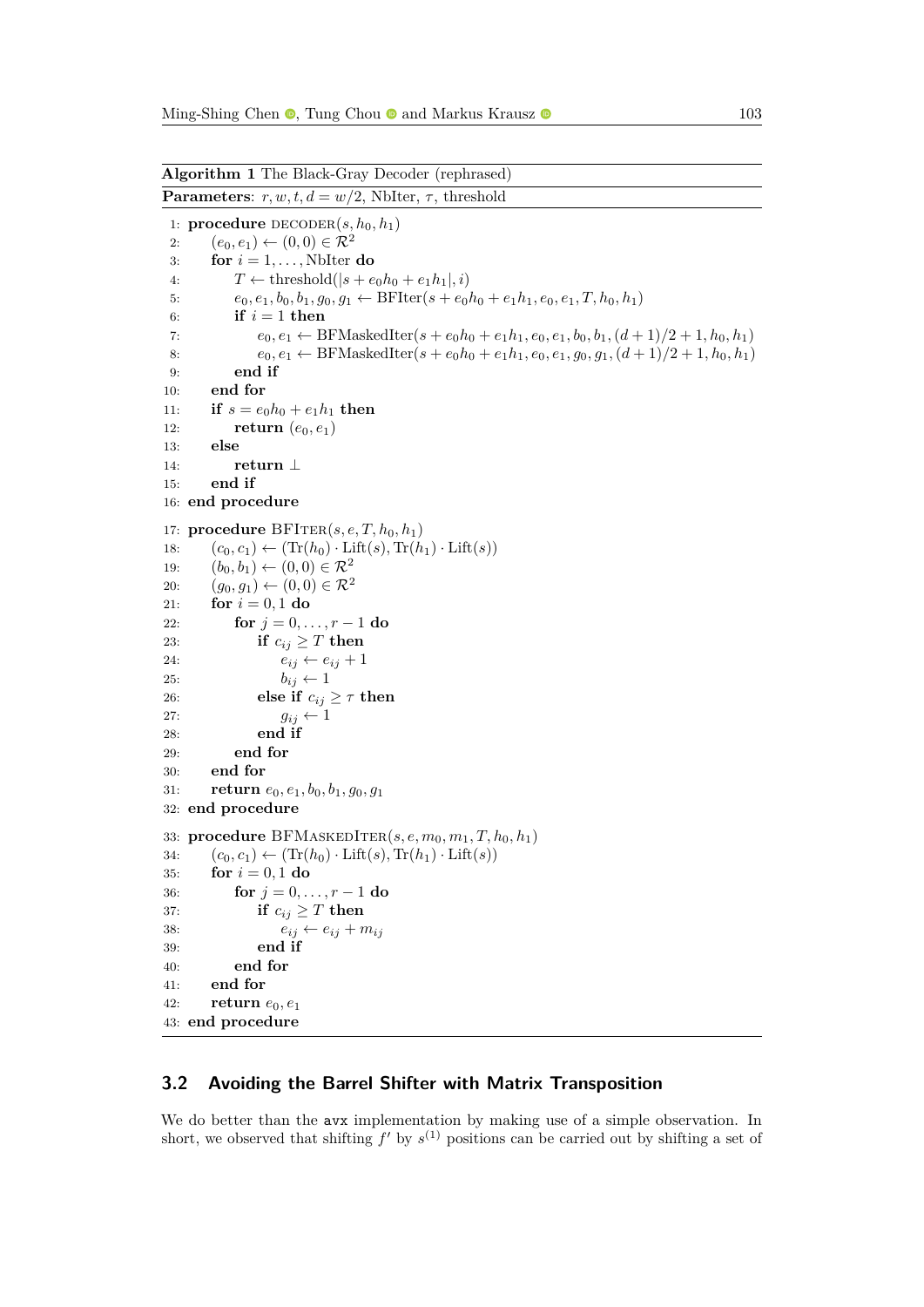```
1 _INLINE_ void
2 rotate256_big(OUT syndrome_t *out, IN __m256i *in, IN size_t ymm_num)
3 {
4 int i;
5
6 for (i = 0; i < 64; i++)7 STORE(&out->qw[4*i], SRLI_I64(in[i], ymm_num) |
8 SLLI_I64(in[i+64], 64-ymm_num));
9
10 transpose_64x256_sp_asm(out->qw);
11 }
```
**Figure 2:** The source code for computing  $M^{(1)}$  from  $N^{(0)}$  for bikel1.

b vectors by  $s^{(1)}/b$  positions, if  $f'$  is represented in a different format. The observation is explained via the following example.

Let  $r = b^2/2$ . For a concrete number, one can imagine that  $b = 64$ . We choose f' to have a length of  $2r = b^2$  instead of  $2r - 1$ . Consider  $f'$  as a  $b \times b$  matrix  $M^{(0)}$ , where the entry at row *i* and column *j* contains the bit  $f'_{b \cdot i+j}$ . The matrix is illustrated below.

$$
M^{(0)} = \begin{pmatrix} f'_0 & f'_1 & \cdots & f'_{b-1} \\ f'_b & f'_{b+1} & \cdots & f'_{2b-1} \\ \vdots & \vdots & \vdots & \vdots \end{pmatrix}.
$$

Our main observation is that shifting  $f'$  by  $s^{(1)}$  positions, in the matrix view, simply means updating row *i* by row  $i + s^{(1)}/b$  (and if row  $i + s^{(1)}/b$  is undefined, row *i* is set to 0). If we can somehow make each column of  $M^{(0)}$  lie in one *b*-bit word, this can be carried out easily via *b* shift operations by  $s^{(1)}/b$  positions on the columns.

In order to make use of this observation, given *f* and *s*, we perform the following steps to compute  $y^{-s}f$ .

- 1. Compute  $f'$ , which can be viewed as the matrix  $M^{(0)}$ , from f.
- 2. Compute  $N^{(0)} = (M^{(0)})^T$ . How to perform such a matrix transposition efficiently given  $b = 64$  has been explained in, say, [\[Cho17\]](#page-24-7).
- 3. Perform a shift of  $s^{(1)}/b$  positions on each row of  $N^{(0)}$  to obtain  $N^{(1)}$ .
- 4. Compute  $M^{(1)} = (N^{(1)})^T$ . Note that we only need  $[(r + b 1)/b]$  rows of  $M^{(1)}$  for the next step.
- 5. Shift the vector of length  $r + b 1$  represented by the first  $[(r + b 1)/b]$  rows of  $M^{(1)}$ , by  $s^{(0)}$  positions. Then, the first *r* entries will be  $y^{-s}f$ .

Recall that what we actually want to compute is  $\sum_{s} y^{-s} f$ . In fact, the first two steps above do not depend on  $s$ , so  $N^{(0)}$  is the same for any  $s$ . Therefore, one can save operations by computing  $N^{(0)}$  with the first two steps, and then for each *s* perform the last three steps.

#### **3.3 The Haswell Implementation for bikel1**

For ease of discussion, we define the following operators that can be applied to any matrix.

- $\bullet \leq_i (\cdot)$ , meaning replacing column *i* by column  $i + j$  for all *i*.
- $\Rightarrow$  *j* (·), meaning replacing column *i* by column *i* − *j* for all *i*.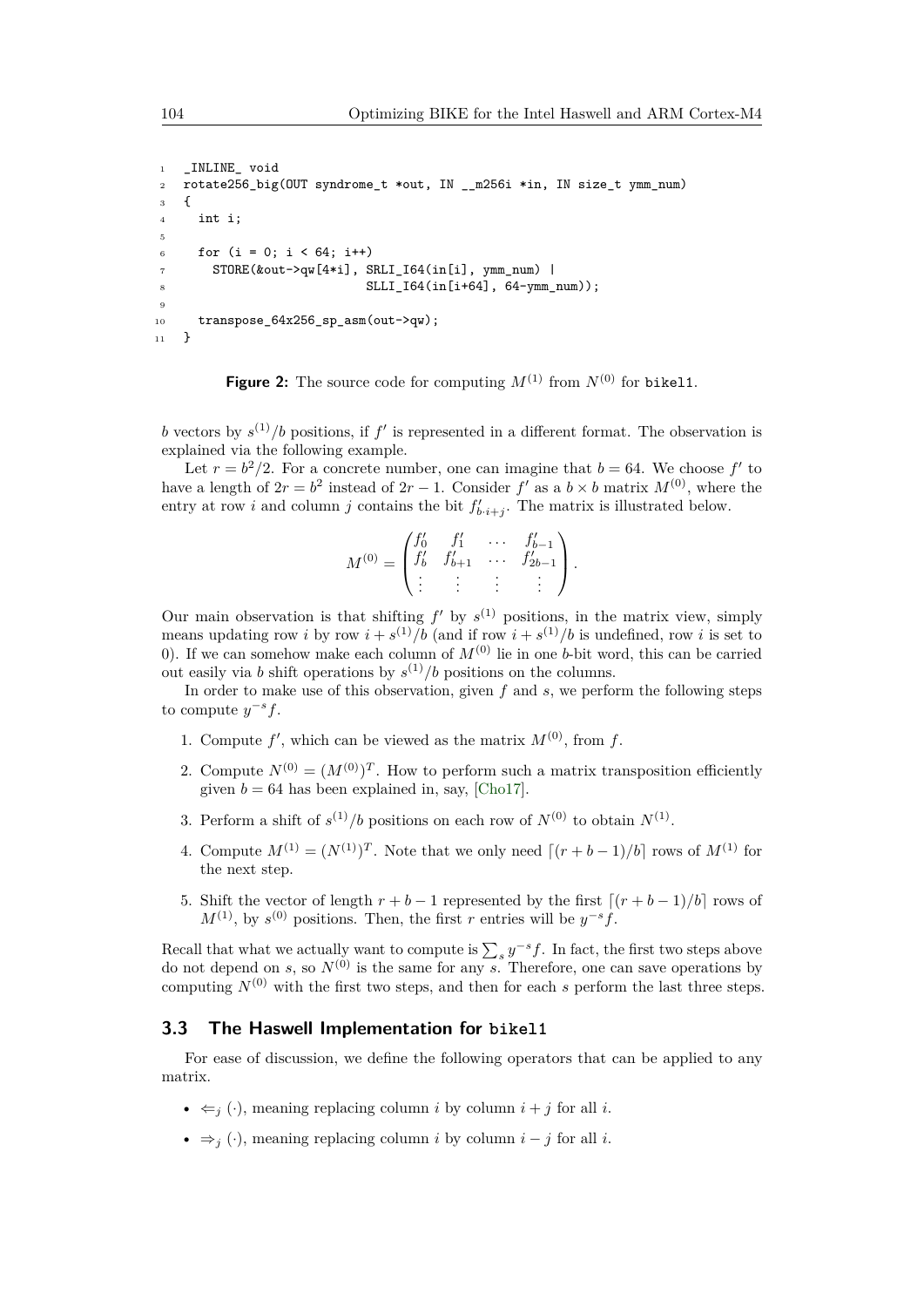- $\Uparrow_j (\cdot)$ , meaning replacing row *i* by row  $i + j$  for all *i*.
- $\Downarrow_i (\cdot)$ , meaning replacing row *i* by row  $i j$  for all *i*.

For each operator, the destination row or column is set to 0 if the source is not well-defined. The parentheses will be omitted whenever it is convenient.

Our Haswell implementation for bikel1 uses  $b = 256$  because it mainly works on YMM registers. bikel1 has  $r = 12323$ , so  $f'$  consists of at least  $\lfloor (2r - 1)/256 \rfloor = 97$  words and  $s^{(1)}/b \leq 48$ . For ease of implementation, we let f' be of length 32768, so  $M^{(0)}$  is a matrix with 128 rows:

$$
M^{(0)} = \begin{pmatrix} M_{00} & M_{01} & M_{02} & M_{03} \\ M_{10} & M_{11} & M_{12} & M_{13} \end{pmatrix} \in \mathbb{F}_2^{128 \times 256},
$$

where each  $M_{ij}$  is a  $64 \times 64$  matrix. Following the discussion in Section [3.2,](#page-6-1) we only need the first  $[(12323 + 255)/256] = 50$  rows of  $\frac{1}{1} s^{(1)}/b$  ( $M^{(0)}$ ) to perform the final shift of  $s^{(0)}$ positions. Let  $s' = s^{(1)}/b$ , for ease of implementation, we compute the first 64 rows of  $\mathcal{M}^{(0)}$ , which is simply

$$
M^{(1)} = \begin{pmatrix} \uparrow_{s'} M_{00} & \uparrow_{s'} M_{01} & \uparrow_{s'} M_{02} & \uparrow_{s'} M_{03} \\ + & + & + & + \\ \Downarrow_{64-s'} M_{10} & \Downarrow_{64-s'} M_{11} & \Downarrow_{64-s'} M_{12} & \Downarrow_{64-s'} M_{13} \end{pmatrix} \in \mathbb{F}_2^{64 \times 256}.
$$

Let  $N_{ij} = M_{ij}^T$ . Our implementation stores  $f'$  in a way that the corresponding matrix is

$$
N^{(0)} = \begin{pmatrix} N_{00} & N_{01} & N_{02} & N_{03} \\ N_{10} & N_{11} & N_{12} & N_{13} \end{pmatrix} \in \mathbb{F}_2^{128 \times 256}
$$

instead of  $M^{(0)}$ . And then for each *s*, we compute

$$
N^{(1)} = \begin{pmatrix} \Leftarrow_{s'} N_{00} & \Leftarrow_{s'} N_{01} & \Leftarrow_{s'} N_{02} & \Leftarrow_{s'} N_{03} \\ + & + & + & + \\ \Rightarrow_{64-s'} N_{10} & \Rightarrow_{64-s'} N_{11} & \Rightarrow_{64-s'} N_{12} & \Rightarrow_{64-s'} N_{13} \end{pmatrix} \in \mathbb{F}_2^{64 \times 256}
$$

and transpose each of the  $4.64 \times 64$  submatrices in  $N^{(1)}$  to obtain  $M^{(1)}$ .

We chose the implementation strategy above, because it can be implemented easily using AVX2 intrinsics/instructions. Our source code for computing  $M^{(1)}$  from  $N^{(0)}$  is given in Figure [2.](#page-7-0) The variable in is a pointer to  $N^{(0)}$ . The variable ymm\_num is set to *s'*. SRLI\_I64 is defined (by the BIKE team) as \_mm256\_srli\_epi64, and we use it to perform  $\Leftarrow$ <sub>s'</sub>. SLLI\_I64 is defined (by the BIKE team) as  $\text{\texttt{mm256\_slli\_epi64}}$ , and we use it to perform  $\Rightarrow_{64-s'}$ . The discussion above suggests that we need to compute XOR of the results of SRLI 164 and SLLI 164, but the source code uses OR because it has the same effect. The function transpose  $64x256$  sp asm is an assembly function that computes the "64 × 64-block-wise" matrix transposition for obtaining  $M^{(1)}$  from  $N^{(1)}$ . The assembly function performs a vectorized version of the  $64 \times 64$  matrix transposition mentioned in Section [3.2.](#page-6-1) We note that the assembly function is included in the source code of Classic McEliece. The source code of Classic McEliece, including the function, is in the public domain. In fact, we also compute  $N^{(0)}$  from  $M^{(0)}$  by calling the assembly function twice.

#### **3.4 The Haswell Implementation for bikel3**

bikel3 has  $r = 24659$ , so  $f'$  consists of at least  $\lfloor (2r - 1)/256 \rfloor = 193$  words and  $s' =$  $s^{(1)}/b \leq 96$ . For ease of implementation, we let f' be of lenght 65536, which means  $M^{(0)}$ is a matrix with 256 rows: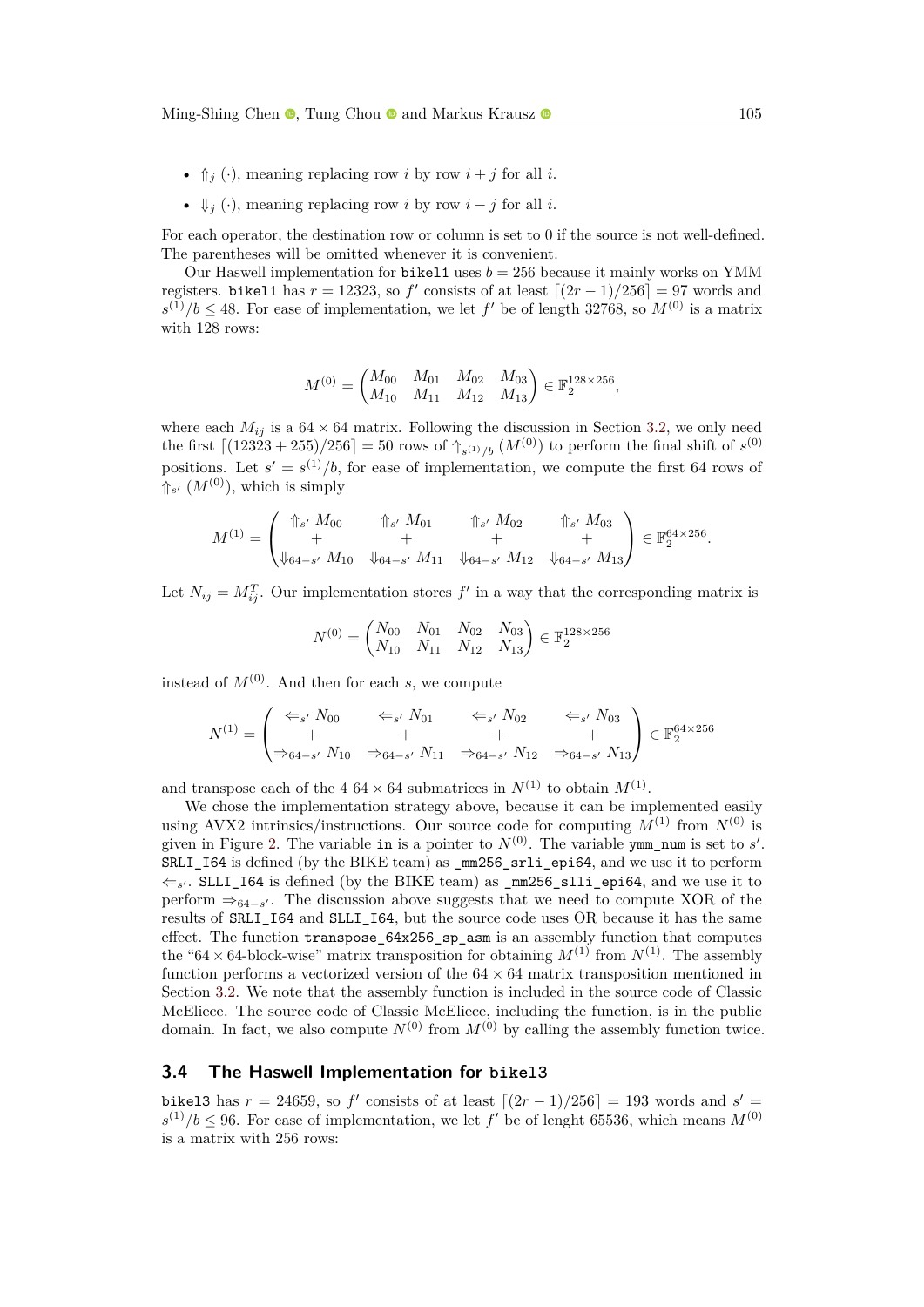$$
M^{(0)} = \begin{pmatrix} M_{00} & M_{01} & M_{02} & M_{03} \\ M_{10} & M_{11} & M_{12} & M_{13} \\ M_{20} & M_{21} & M_{22} & M_{23} \\ M_{30} & M_{31} & M_{32} & M_{33} \end{pmatrix} \in \mathbb{F}_2^{256 \times 256},
$$

where each  $M_{ij}$  is a  $64 \times 64$  matrix. Following the dicussion in Section [3.2,](#page-6-1) we only need the first  $\left[ (24659 + 255)/256 \right] = 98$  rows of  $\frac{1}{10} s'$  ( $M^{(0)}$ ) to perform the final shift of  $s^{(0)}$ positions. For ease of implementation, we instead compute 128 rows of  $\Uparrow_{s'} (M^{(0)})$ . Let  $M^{(0k)} \in \mathbb{F}_2^{128 \times 256}$  be the first 128 rows of  $\mathcal{L}_{64k}$   $M^{(0)}$ . We observed that there are two cases for the first 128 rows of  $\Uparrow_{s'} (M^{(0)})$ , which we denote as  $M^{(1)}$ :

$$
M^{(1)} = \begin{cases} \Uparrow_{s'} (M^{(00)}) + \Downarrow_{64-s'} (M^{(01)}) & \text{if } 0 \le s' < 64, \\ \Uparrow_{s'-64} (M^{(01)}) + \Downarrow_{128-s'} (M^{(02)}) & \text{if } 64 \le s' < 128. \end{cases}
$$

Let  $N_{ij} = M_{ij}^T$ . Our implementation stores  $f'$  in a way that the corresponding matrix is

$$
N^{(0)} = \begin{pmatrix} N_{00} & N_{01} & N_{02} & N_{03} \ N_{10} & N_{11} & N_{12} & N_{13} \ N_{20} & N_{21} & N_{22} & N_{23} \ N_{30} & N_{31} & N_{32} & N_{33} \end{pmatrix} \in \mathbb{F}_2^{256 \times 256}
$$

If  $0 \leq s' < 64$ , we compute

$$
N^{(1)} = \begin{pmatrix} \Leftarrow_{s'} {N_{00} \choose N_{10}} & \Leftarrow_{s'} {N_{01} \choose N_{11}} & \Leftarrow_{s'} {N_{02} \choose N_{12}} & \Leftarrow_{s'} {N_{03} \choose N_{13}} \\ + & + & + & + \\ \Rightarrow_{64-s'} {N_{10} \choose N_{20}} & \Rightarrow_{64-s'} {N_{11} \choose N_{21}} & \Rightarrow_{64-s'} {N_{12} \choose N_{22}} & \Rightarrow_{64-s'} {N_{13} \choose N_{23}} \end{pmatrix} \in \mathbb{F}_2^{128 \times 256}
$$

Otherwise, we compute

$$
N^{(1)} = \begin{pmatrix} \Leftarrow_{s'-64} {N_{10} \choose N_{20}} & \Leftarrow_{s'-64} {N_{11} \choose N_{21}} & \Leftarrow_{s'-64} {N_{12} \choose N_{22}} & \Leftarrow_{s'-64} {N_{13} \choose N_{23}} \\ + & + & + & + \\ \Rightarrow_{128-s'} {N_{20} \choose N_{30}} & \Rightarrow_{128-s'} {N_{21} \choose N_{31}} & \Rightarrow_{128-s'} {N_{22} \choose N_{32}} & \Rightarrow_{128-s'} {N_{23} \choose N_{33}} \end{pmatrix} \in \mathbb{F}_2^{128 \times 256}
$$

In either case, each of the  $8.64 \times 64$  submatrices in  $N^{(1)}$  is transposed to obtain  $M^{(1)}$ .

It might seem that the implementation strategy above will result in branching on  $s'$ , and branching on  $s'$  is not allowed for constant-time implementations. However, this can be avoided with the ability of AVX intrinsics. Our source code for computing  $M^{(1)}$  from  $N^{(0)}$ is given in Figure [3.](#page-10-0) The variable in, again, is a pointer for  $N^{(0)}$ . The variable ymm\_num, again, is set to  $s'$ . When  $0 \le s' < 64$ , the **SRLI\_I64** and **SLLI\_I64** in line 12 and 13 will give all-zero results because their shift amounts are out-of-range. Similarly, when  $64 \leq s' < 128$ , the SRLI 164 and SLLI 164 in line 10 and 11 will give all-zero results because their shift amounts are out-of-range. In this way, we are able to avoid branching on *s'*. Finally, we compute  $M^{(1)}$  from  $N^{(1)}$ . by calling the assembly function transpose 64x256 sp asm twice. We also compute  $N^{(0)}$  from  $M^{(0)}$  by calling the assembly function four times.

# <span id="page-9-0"></span>**4 Circular Shifts with Conditional Moves**

Following the discussion in Section [3.1,](#page-5-2) our M4 implementation uses a Barrel shifter to shift the duplicated form of *f* by *s* bits. In the setting of M4, we have  $s = s^{(1)} + s^{(0)}$  where  $s^{(0)} = s \mod 32$ , and the duplicated form of f is stored as an array of 32-bit words. Our M4 implementation first performs the shift by  $s^{(1)}$  bits and then the shift by  $s^{(0)}$  bits.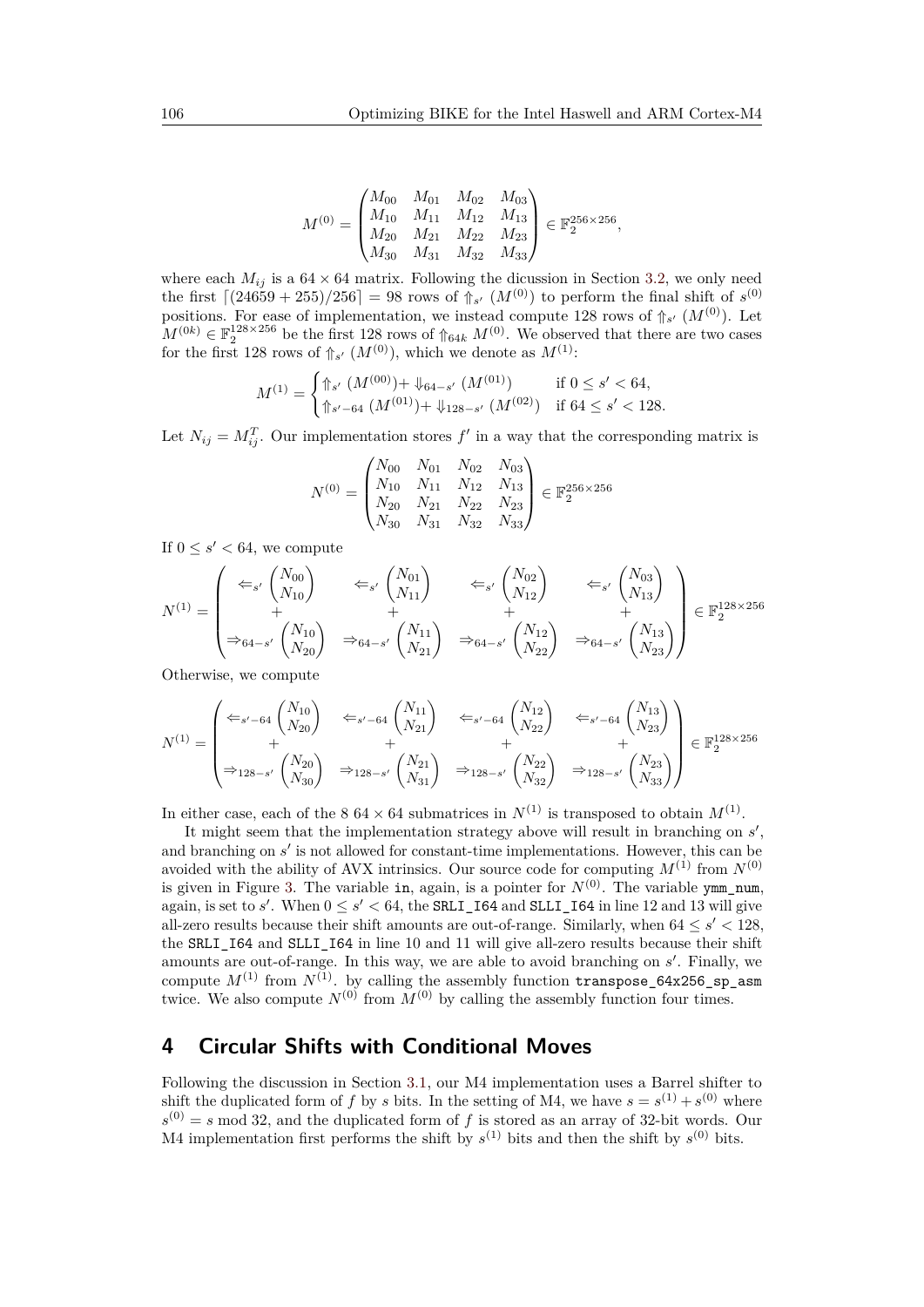```
1 _INLINE_ void
2 rotate256_big(OUT syndrome_t *out, IN __m256i *in, IN size_t ymm_num)
3 {
4 int j;
5
6 - m256i tmp;
7
8 for (j = 0; j < 128; j++)9 {
_{10} tmp = SRLI_I64(in[j], ymm_num)
11 | SLLI_I64(in[j+64], 64 - ymm_num)
12 | SRLI_I64(in[j+64], ymm_num - 64)
13 | SLLI_I64(in[j+128], 128 - ymm_num);
14
15 STORE(&out->qw[4*j], tmp);
16 }
17
18 transpose_64x256_sp_asm(&out->qw[0]);
19 transpose_64x256_sp_asm(&out->qw[64*4]);
20 }
```
**Figure 3:** The function for computing  $M^{(1)}$  from  $N^{(0)}$  for bikels.

# **4.1 The Shift by** *s* **(1) Bits**

In the first phase of the Barrel shifter, each word *i* is conditionally replaced by word *i*+2*j/*32 for several *j*'s with  $j \geq 5$  to carry out the shift by  $s^{(1)}$  bits. Note that  $j \in \{13, 12, \ldots, 5\}$ for bikel1 and  $j \in \{14, 13, \ldots, 5\}$  for bikel3. To complete the computation for each *j*, we can first create a 32-bit mask which is set to  $0x$ FFFFFFFFF if the shift of  $2^{j}/32$  words needs to be carried out or  $0x0$  otherwise. Then, for  $i = 0, 1, 2, \ldots$ , the portable implementation does

```
w[i] = (w[i] & ~mask) | (w[i+idx] & mask),
```
where idx holds the value of  $2^{j}/32$ . This is essentially the code of the **portable** implementation, except that it actually works on 64-bit words.

In our implementation, for each *k* in the first phase, the words are partitioned into  $2^{j}/32$  sets: each word *i* with  $k = i \mod 2^{j}/32$  is in the *k*th set. For each set, we use two general-purpose registers Rx and Ry, where Rx is initialized with word *k*. Then, we set *i* to *k* and perform the following loop.

- 1. Load word  $i + 2^j/32$  to Ry.
- 2. Conditionally move Ry to Rx.
- 3. Store Rx to word *i*.
- 4. If  $i < \min(\left[\frac{(r+2^j-1)}{32}\right]$  and  $i + \frac{2^j}{32} < \left[\frac{(2r-1)}{32}\right]$ , increase *i* by  $\frac{2^j}{32}$ . Otherwise, break the loop.
- 5. Load word  $i + 2^j/32$  to Rx.
- 6. Conditionally move Rx to Ry.
- 7. Store Ry to word *i*.
- 8. If  $i < \min(\left[\frac{(r+2^j-1)}{32}\right]$  and  $i + \frac{2^j}{32} < \left[\frac{(2r-1)}{32}\right]$ , increase *i* by  $\frac{2^j}{32}$  and go back to Step 1. Otherwise, break the loop.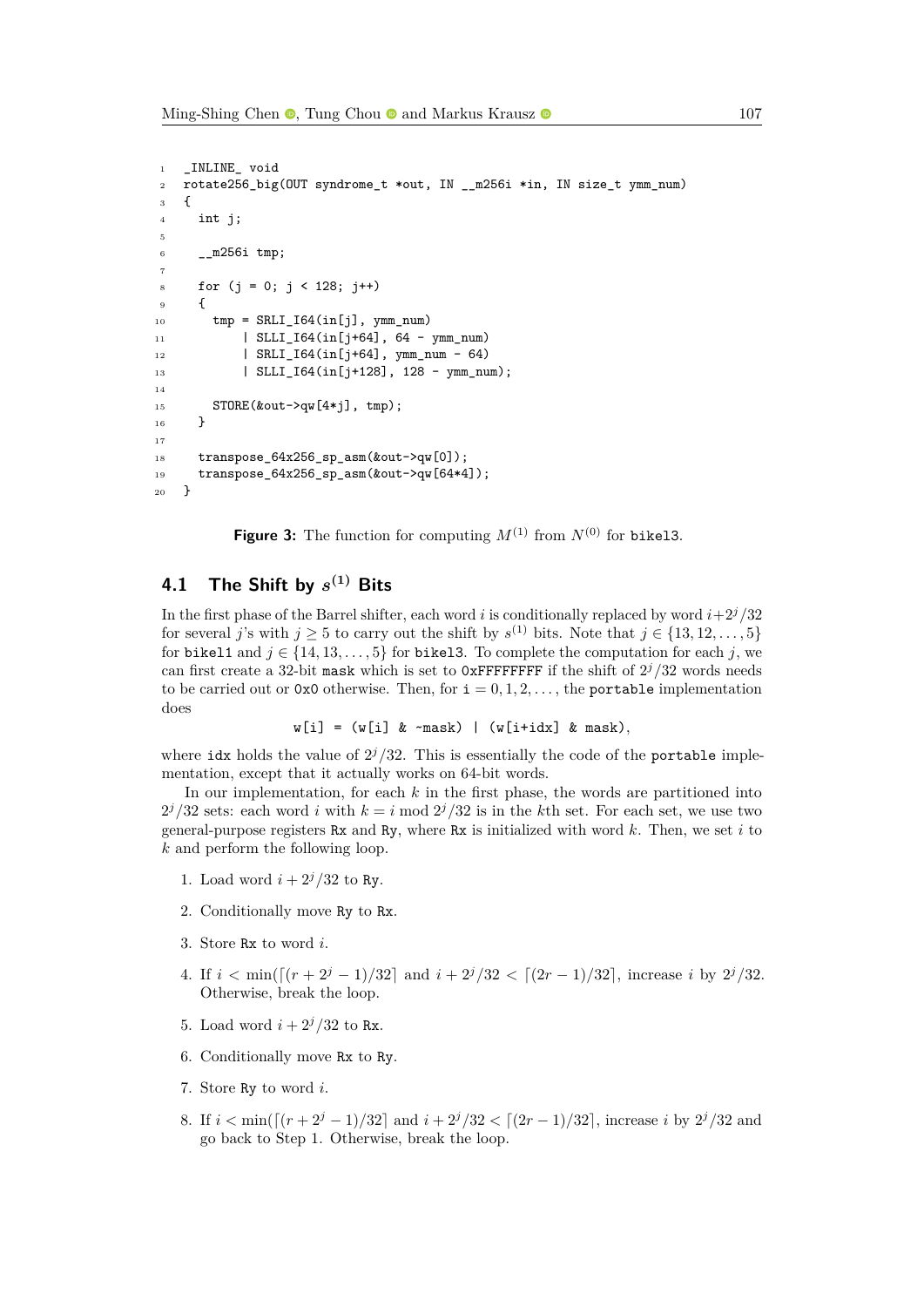In Step 4 and 8, we check if  $i < \min(\lceil (r + 2^{j} - 1)/32 \rceil)$  because we only need

$$
\lceil (r + \sum_{i=0}^{j-1} 2^i)/32 \rceil = \lceil (r + 2^j - 1)/32 \rceil
$$

words for the remaining conditional shifts of  $2^{j-1}, 2^{j-2}, \ldots, 32, s^{(0)}$  bits. We check if  $i+2^{j}/32 < [(2r-1)/32]$  because there are only  $[(2r-1)/32]$  words. In our implementation, the if statements are simplified to "If  $i < i_{\text{max}}$ , ...", where  $i_{\text{max}}$  is a precomputed value that depends on *k* and *j*.

To carry out the conditional moves, our M4 implementation uses the instruction SEL. As suggested by the name, SEL can move one of its two source registers into its destination register. Which source register is chosen is determined by the "GE" flags <sup>[2](#page-11-0)</sup>. We note that the SEL instruction always takes 1 cycle.

In order to reduce the average cost of each conditional move, our implementation actually processes  $n = \min(2^{j}/32, 4)$  words in one iteration of the loop: we first load *n* words to  $Rv1, \ldots, Rvn$ , use the SEL instruction *n* times to conditionally move  $Rv1, \ldots$ Ryn to the corresponding Rx1, *. . .* , Rxn, store Ry1, *. . .* , Ryn to the memory of *n* words. We also partially unroll the loop so that Step 4 is omitted. A piece of code for a loop of  $j = 12$ is given in Appendix [A.](#page-25-4)

# **4.2 The Shift by** *s* **(0) Bits**

In the second phase, the Barret shifter performs the shift of  $f$  by  $s^{(0)} < 32$  bits. Suppose  $f$  is stored as an array of 32-bits words  $\mathbf{w[n]}$ . In the portable implementation of BIKE team, the shift is carried out by doing

$$
w[i] = (w[i] \gg s0) | (w[i+1] \ll (32-s0));
$$

for  $i = 1, 2, \ldots$ , and so on. This approach takes 2 logic shits and 1 logic OR operations for each 32-bits word. We note that portable actually works on 64-bit words, but the idea is the same. In fact, we can also deal with the 32-bit words in the reversed order:

```
v = 0:
for (i = n-1; i > = 0; i--){
  tmp = w[i] \leq (32-s0);w[i] = (w[i] \gg s0) | v;
  v = \text{tmp};}
```
Note that the logical OR can be replaced by an addition. Now consider the following C function.

```
void F(uint32* w, uint32* v, s0)
{
 uint32_t tmp = >w \ll (32-s0);*w = (*w \gg s0) + v;*v = tmp;}
```
The shift by  $s^{(0)}$  bits can then be carried out by doing simply

<span id="page-11-0"></span><sup>&</sup>lt;sup>2</sup>Actually the selection is done on a byte per byte basis. For example, with the right values in the GE flags, one can write the lower 8 bits of the first source register to the corresponding bits of the destination register, and write the upper 24 bits of the second source register to corresponding bits of the destination register.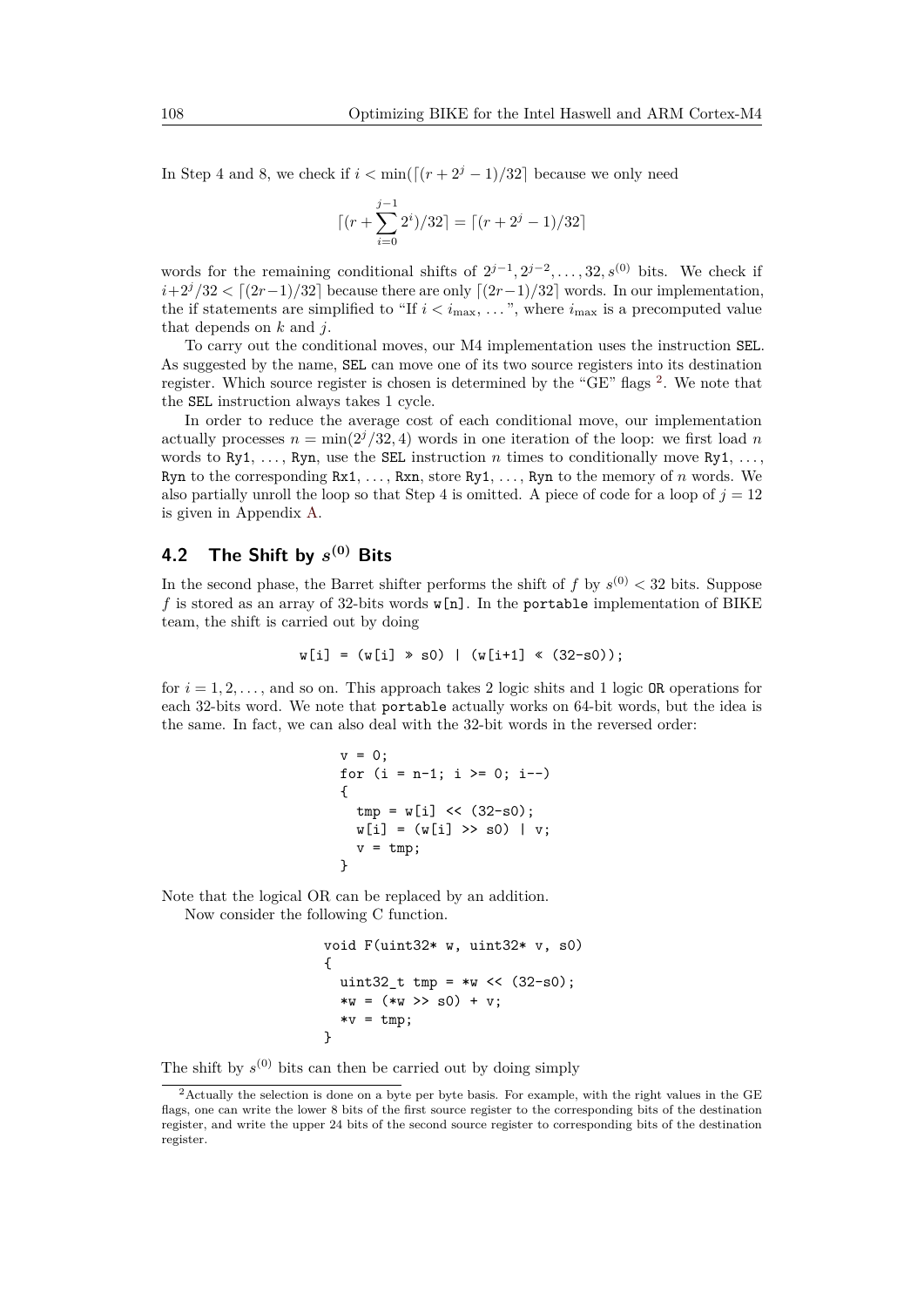v = 0; for (i = n-1; i >= 0; i--) F(w[i], &v, s0);

The interesting thing is that F can be replaced by a single instruction UMLAL. The instruction operates as

#### UMLAL Rdlo, Rdhi, Rm, Rn

where Rdlo and Rdhi are the 2 destination registers and Rm and Rn are the 2 source registers. The instruction multiplies Rm and Rn and adds the 64-bit result into the 64-bit integer represented by Rdhi (the top 32 bits) and Rdlo (the bottom 32 bits). To carry out  $F(w[i], \&v, s0)$  with the UMLAL, the 4 registers Rdlo, Rdhi, Rm, and Rn are set to  $w[i], v, (1 \ll s)$ -1, and  $w[i]$  respectively. Note that we set Rdlo to  $w[i]$  and Rm to (1 « (32-s0))-1 instead of setting Rdlo to 0 and Rm to 1 « (32-s0) to avoid the overflow of Rm when  $s^{(0)} = 0$ . In this way, we are able to replace the 2 logical shifts and 1 logical OR with only 1 UMAAL.

A previous version of our M4 implementation actually used IT blocks instead of SEL to carry out conditional moves and use the same way as the portable implementation to perform the shift by  $s^{(0)}$  bits. The ideas of using **SEL** and replacing shift instructions by multiplication instructions was suggested by an anonymous reviewer of this paper. In the current version of our M4 implementation, which uses the ideas, one circular shift is about 5% faster than in the previous version.

# <span id="page-12-0"></span>**5 Hamming Weight Computation with Full Adders**

The implementations of the BIKE team follows [\[Cho16\]](#page-24-0) to compute the sum  $\sum_{s}(y^{-s}f)$  in a bitsliced fashion to obtain *gf*. As the result, a sequence of bitwise logical operations are performed to obtain the sum. Let  $n$  be the cardinality for the set of  $s$ , and let  $b_1$  be the constant term of the first  $y^{-s}f$ ,  $b_2$  be the constant term of the second  $y^{-s}f$ , and so on. It is easy to see that the problem of computing  $\sum_{s}(y^{-s}f)$  boils down to computing the Hamming weight of  $(b_1, b_2, \ldots, b_n) \in \{0, 1\}^n$  using a sequence of gates. This sections shows how previous implementations and our implementation compute the Hamming weight.

### **5.1 Simple Algorithms for Computing the Hamming Weight**

The avx2 implementation of BIKE, following [\[Cho16\]](#page-24-0), first prepares a counter of  $\log_2 n + 1$ zero bits. The counter is used to store the Hamming weight. Then, for each  $i \in \{1, \ldots, n\}$ ,  $b_i$  is added to the counter. For each addition, if *n* is a power of 2, each of the least significant  $\log_2 n$  bits can be updated using one half adder, and the most significant bit can be set to the carry-out bit of the last half adder. If *n* is not a power of 2, each of the least significant  $\log_2 n$  bits can be updated using one half adder, and the most significant bit can be updated using 1 XOR. Let  $T(n)$  be the number of bit operations it takes to compute the Hamming weight of *n* bits. We have

$$
T(n) = \begin{cases} (2\lfloor \log_2 n \rfloor + 1)n, & \text{if } n \text{ is not a power of 2.} \\ 2\lfloor \log_2 n \rfloor n, & \text{if } n \text{ is a power of 2.} \end{cases}
$$

In [\[GAB19\]](#page-25-3), the authors suggested a simple way to improve the approach above. The idea is that, since adding  $b_i$  only affects the first  $\lfloor \log_2 i \rfloor + 1$  bits of the counter, there is no need to update the remaining bits. In fact, adding  $b_i$  takes  $2\lfloor \log_2 i \rfloor + 1$  bit operations if *i* is not a power of 2, and adding  $b_i$  takes  $2\lfloor \log_2 i \rfloor$  bit operations if *i* is a power of 2. Therefore, we have

$$
T(n) = \sum_{i=1}^{n} C(i), \quad C(i) = \begin{cases} (2\lfloor \log_2 i \rfloor + 1), & \text{if } i \text{ is not a power of 2.} \\ 2\lfloor \log_2 i \rfloor, & \text{if } i \text{ is a power of 2.} \end{cases}
$$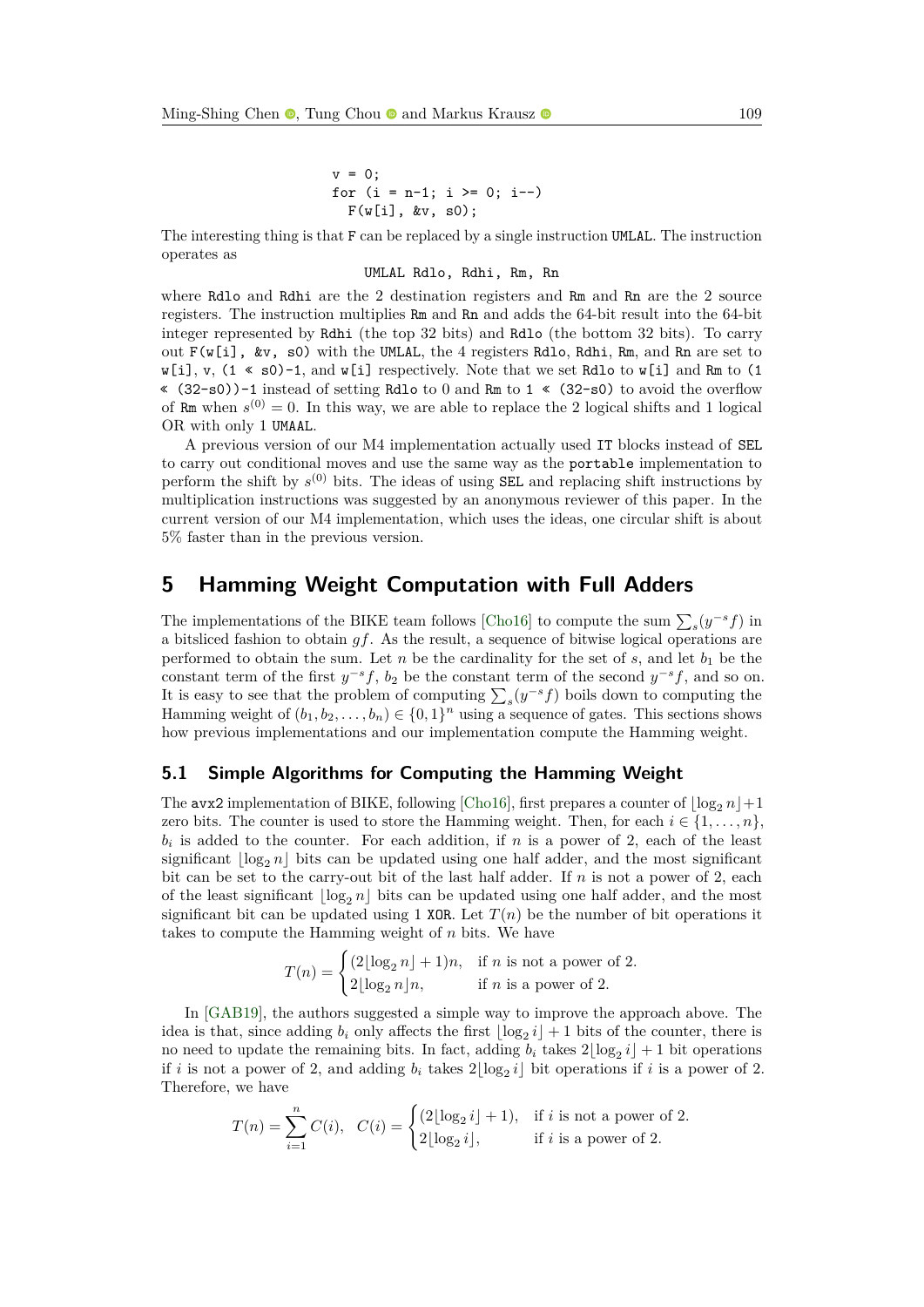#### **5.2 The Boyar–Peralta Algorithm**

Our implementation uses a much faster algorithm which makes use of full adders. The algorithm was explained by Boyar and Peralta in [\[BP05\]](#page-24-5). We note that the technique is probably much older: [\[FS71\]](#page-25-5) presents an algorithm that seems equivalent. However, as we are not able to tell who was the first to propose the algorithm, we simply call the algorithm the Boyar–Peralta Algorithm. Boyar and Peralta focused on proving that the algorithm gives the minimal number of ANDs required to compute the Hamming weight. In the following discussion, we consider the number of XORs as well as the space requirement of the algorithm.

To explain the idea, consider the case when  $n = 2<sup>k</sup> - 1$ . Boyar and Peralta described the following recursive algorithm: apply the algorithm recursively to compute the Hamming weight  $x_1$  of the first  $2^{k-1} - 1$  bits, apply the algorithm recursively to compute the Hamming weight  $x_2$  of the next  $2^{k-1} - 1$  bits, and use a standard adder to compute the sum  $x_1 + x_2 + b_n$ , where  $b_n$  serves as the carry-in bit. Then the sum  $x_1 + x_2 + b_{n-1}$  can be computed using  $k - 1$  full adders, resulting in  $5(k - 1)$  bit operations. Therefore, we have

$$
T(2k - 1) = 5(k - 1) + 2T(2k-1 - 1)
$$

for  $k > 1$ , and obviously  $T(0) = T(1) = 0$ .

In order to handle general *n*, the Boyar–Peralta algorithm computes  $k, n_1, n_2$  such that  $n = 2^{k-1} + n_2 = n_1 + n_2 + 1$ , where  $0 \le n_2 < 2^{k-1}$ . Then, the algorithm is applied recursively to compute the Hamming weight  $x_1$  of the first  $n_1$  bits, and the Hamming weight *x*<sup>2</sup> of the next *n*<sup>2</sup> bits, and finally a standard adder is used to compute the sum  $x_1 + x_2 + b_{n-1}$ . Let  $k' = \lfloor \log_2 n_2 \rfloor + 1$  if  $n_2 > 0$ , i.e.,  $k'$  is the number of bits required to represent *n*<sub>2</sub>. *k*' is set to 0 if  $n_2 = 0$ . Then, the sum  $x_1 + x_2 + b_{n-1}$  can be computed using *k*<sup> $k$ </sup> full adders and  $k - 1 - k'$  half adders, resulting in  $5k' + 2(k - 1 - k')$  bit operations. Therefore, we have

$$
T(n) = 5k' + 2(k - 1 - k') + T(2^{k-1} - 1) + T(n_2)
$$

for  $n \geq 2$ , and  $T(0) = T(1) = 0$ .

The reason why we need to perform multiplications of the form  $gf = \sum_s (y^{-s}f)$  in the first place is because there are multiplications between  $\text{Tr}(h_i)$  and  $\text{Lift}(s)$  in the decoder (see Section [2.4\)](#page-4-1). As each  $Tr(h_i)$  is always of weight  $w/2$ , our goal is actually to compute the Hamming weight of  $w/2$  bits. Now we can easily compute  $T(w/2)$  for the Boyar–Peralta algorithm and the simple algorithms in the previous subsection. The numbers are summarized in Table [2.](#page-14-1)

#### **5.3 Code Generation for the Boyar–Peralta Algorithm**

To implement the Boyar–Peralta algorithm, we wrote a code generator to generate the sequence of additions in the Boyar–Peralta algorithm. The code generator is included in Appendix [B.](#page-26-0) It assumes that there is a buffer consisting of infinitely many bits that can be used for storing the results of the additions and the Hamming weight.

Our code generator is written as a Python function named bp. One can simply call  $\mathbf{b}$ p(n, 0) to to generate operations for *n* input bits. Its the second argument, the variable off in its signature, indicates the index of the first bit in the buffer of the computation. The function, on input  $n > 1$ , computes  $k, n_1, n_2$  such that  $n = 2^k + n_2 = n_1 + n_2 + 1$ . Then, the function first recursively calls

```
bp(n1, off);
bp(n2, off + nbits(n1));
```
to generate operations for computing  $x_1$  and  $x_2$ , where nbits(n1) means the number of bits required to represent  $n_1$ . Note  $x_1$  will be stored in the first nbits(n1) bits starting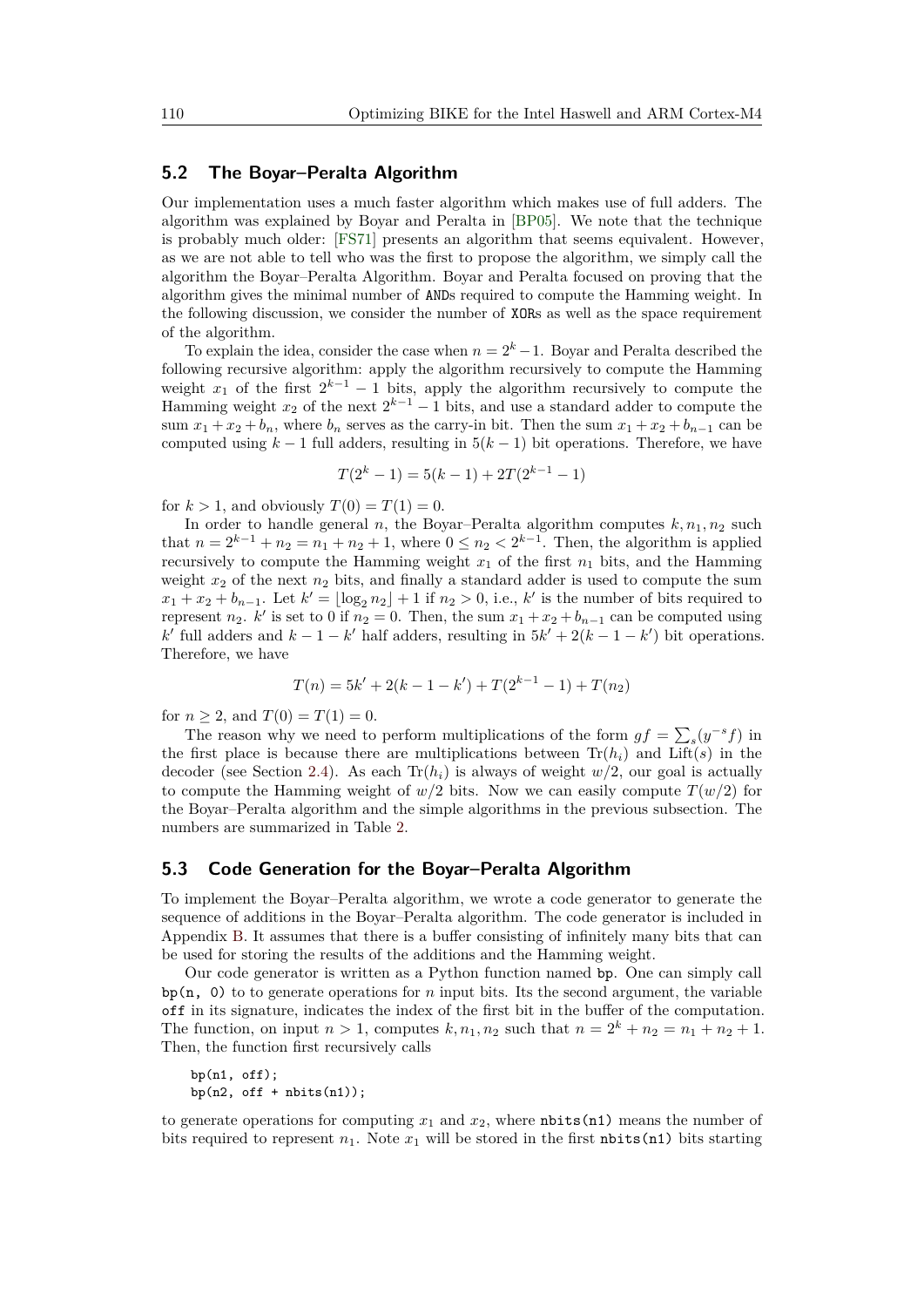<span id="page-14-1"></span>**Table 2:** The numbers of gates required to compute the Hamming weight for the three methods.

|        | $n = w/2$ | [Cho16] | [GAB19] | [BP05] |
|--------|-----------|---------|---------|--------|
| bikel1 |           | 923     | 676     | 326    |
| bikel3 | 103       | 1339    | 1092    | 484    |
| bikel5 | 137       | 2055    | 1553    | 655    |

from the buffer bit of index off after the operations generated by the first recursive call are carried out, and  $x_2$  will be stored in the next  $nbits(n2)$  bits after the operations generated by the second recursive call are arried out.

After the recursive calls, the function first outputs

"rotate\_right(bn, f, s[{0}]);".format(count)

which means a new *s* is used to compute  $y^{-s}f$ , so that the bit bn is generated. Here count is a global variable which is always increased by 1 after printing the line of rotate\_right. Then, the function outputs

"adder\_size\_eq(buf, bn, {0}, {1});".format(off, nbits(n1))

if nbits(n1) is equal to nbits(n2) or

"adder\_size\_neq(buf, bn, {0}, {1}, {2});".format(off, nbits(n1), nbits(n2))

if they are different. In either case, this means that a standard adder is used to compute  $x_1 + x_2 + b_n$ . The variable but is a pointer to the buffer, and the offset of  $x_1$  is indicated by off. The difference between the two cases is that adder\_size\_eq only requires one argument to indicate the bit length of  $x_1$  or  $x_2$ , while adder\_size\_neq requires two arguments. If  $n = 1$ , the function outputs the line of **rotate\_right**, increases **count** by 1, and outputs

"adder\_size\_eq(buf, bn, {0}, 0);".format(off)

where the last argument 0 indicates that  $b_n$  is simply copied into the buffer bit of index off. If  $n = 0$ , the function returns immediately. The only remaining task is to implement the C functions adder\_size\_eq and adder\_size\_neq.

By analysing the output of the function, we found that a buffer of 16, 17, and 22 bits are required for  $n = 71$ ,  $n = 103$ , and  $n = 137$ . Note that the simple algorithms requires a buffer of only 7, 7, and 8 bits respectively. In other words, using the Boyar– Peralta algorithm to compute the sum  $\sum_{s}(y^{-s}f)$  in a bitsliced fashion takes at least  $[16 \cdot 12323/8] = 24646$ ,  $[17 \cdot 24659/8] = 52401$ , and  $[22 \cdot 40973/8] = 112676$  bytes for bikel1, bikel3, and bikel5, respectively.

# <span id="page-14-0"></span>**6 Multiplications in** F**2[***x***] with Bernstein's 5-way Recursive Algorithm**

The implementations of the BIKE team use Karatsuba for multiplying polynomials in  $\mathbb{F}_2[x]$ : given two polynomials  $F = F_0 + F_1x^n$  and  $G = G_0 + G_1x^n$  where  $F_0, F_1, G_0, G_1$ are of degree smaller than *n*, the algorithm computes *F G* as

$$
F_0G_0 + F_1G_1x^{2n} + ((F_0 + F_1)(G_0 + G_1) - F_0G_0 - F_1G_1)x^n.
$$

This means that Karatsuba is a 3-way recursive algorithm: it reduces the multiplication into 3 smaller ones, where the smaller multiplications can be handled recursively. The complexity of Karatsuba is  $O(n^{\log_2 3})$ .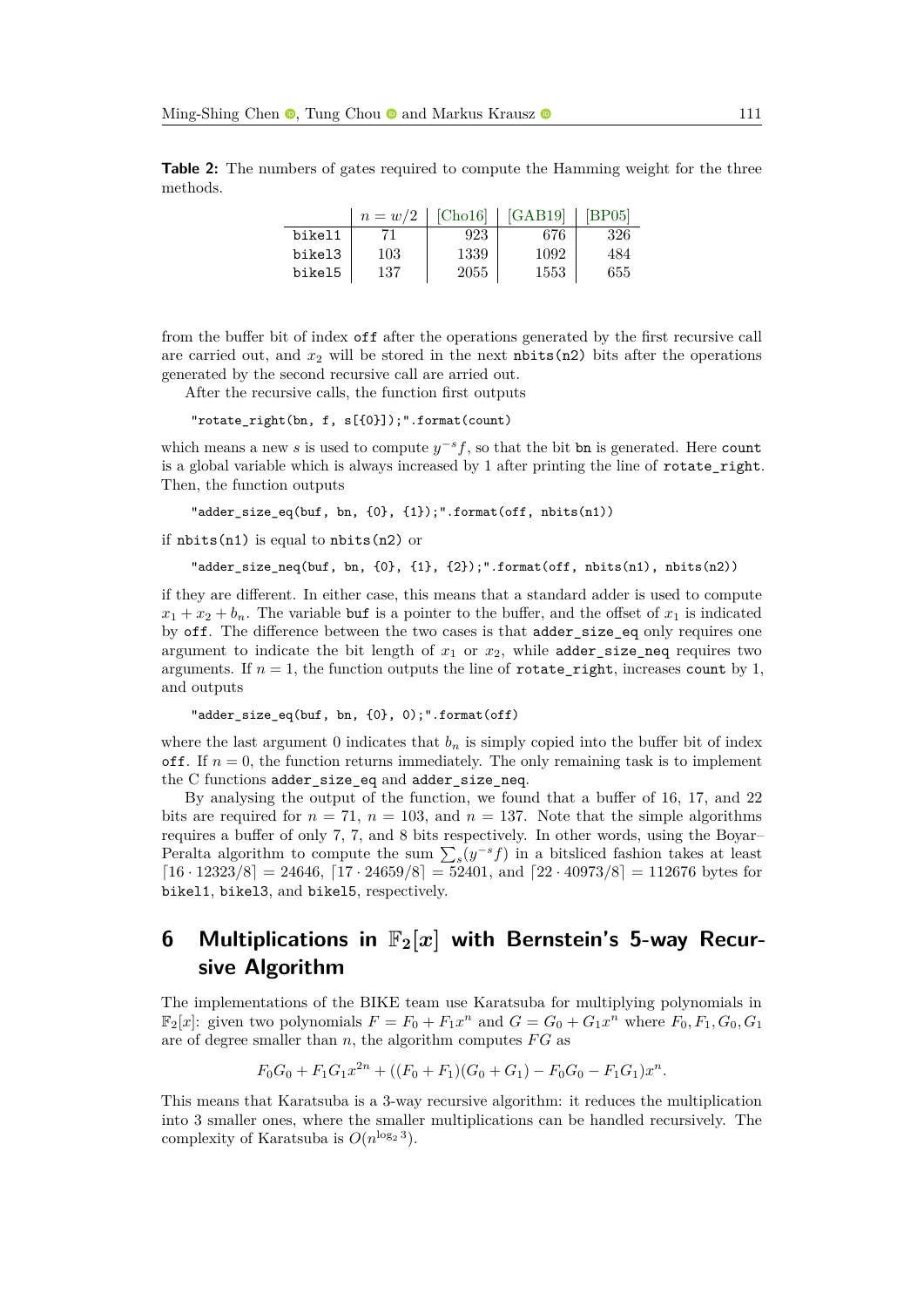Recall that bikel1 has  $r = 12323$  and bikel3 has  $r = 24659$ . The BIKE team always picks *n* to be the smallest possible power of 2, which means at the top level of recursion, we have  $n = 8192$  for bikel1 and  $n = 16384$  for bikel1. They then apply Karatsuba recursively. At the bottom level of recursion, the avx2 implementation uses pclmulqdq, and the portable implementation uses a non-constant-time function to handle multiplications of polynomials of degree smaller than 64.

As *r* seems to be large enough to make use of algorithms with lower complexities, our Haswell implementation uses a 5-way recursive algorithm by Bernstein.

#### **6.1 Bernstein's 5-way Recursive Algorithm**

In [\[Ber09a\]](#page-24-6), Bernstein proposed a 5-way recursive algorithm for multiplying two polynomials in  $\mathbb{F}_2[x]$  with five multiplications. The complexity of Bernstein's algorithm is  $O(n^{\log_3 5})$ . Given two polynomials  $F_0 + F_1z + F_2z^2$  and  $G_0 + G_1z + G_2z^2$  in  $\mathbb{F}_2[x]$ , where  $F_i$ 's and  $G_i$ 's are polynomials of degree smaller than *n* and  $z = x^n$ . The algorithm reduces the multiplication into five polynomial multiplications of polynomials of length about *n*:

$$
H(0) = F_0 \cdot G_0,
$$
  
\n
$$
H(1) = (F_0 + F_1 + F_2) \cdot (G_0 + G_1 + G_2),
$$
  
\n
$$
H(x) = (F_0 + F_1x + F_2x^2) \cdot (G_0 + G_1x + G_2x^2),
$$
  
\n
$$
H(x + 1) = ((F_0 + F_1 + F_2) + F_1x + F_2x^2) \cdot ((G_0 + G_1 + G_2) + G_1x + G_2x^2),
$$
  
\n
$$
H(\infty) = F_2 \cdot G_2.
$$

Bernstein showed that  $H = F \cdot G$  can be constructed by the following formula

<span id="page-15-0"></span>
$$
H = U + H(\infty)(z^4 + z) + \frac{U + V + H(\infty)(x^4 + x)}{x^2 + x}(z^2 + z)
$$
 (1)

where

$$
U = H(0) + (H(0) + H(1))z
$$
 and  $V = H(x) + (H(x) + H(x + 1))(x + z)$ .

#### **6.2 Implementing Bernstein's algorithm**

Our Haswell implementation uses Bernstein's algorithm at the top level of the recursion and Karatsuba for other levels. At the top level, we pick  $n = 4096$  for bikel1 and  $n = 8192$ for bikel3. Note that  $12323-4096 \cdot 3 = 35$  and  $24659-8192 \cdot 3 = 83$ . These "leftover bits" are handle separately, and the costs of handling them is very small. In order to make the operands of the 5 multiplications fit into  $n = 4096$  or  $n = 8192$  bits, we also handle the top 2 bits of *F*<sup>2</sup> and *G*<sup>2</sup> and the top bit of *F*<sup>1</sup> and *G*<sup>1</sup> separately, together with the "leftover bits". At the bottom level of recursion, we also use pclmulqdq to handle multiplications for polynomials of degree smaller than 64.

Let  $h(x) = \sum_{i=0}^{\ell-1} h_i x^i = (U + V + H(\infty)(x^4 + x))$ . While most of the operations in Bernstein's algorithm are either multiplications or additions, there is one division between  $h(x)$  and  $(x^2 + x)$  in Eq. [1.](#page-15-0) We carry out the division by computing

$$
h_{\ell-1}x^{\ell-3} + (h_{\ell-1} + h_{\ell-2})x^{\ell-4} + \ldots + (\Sigma_{i=2}^{\ell-1}h_i).
$$

Note that instead of computing the coefficients sequentially, the computation can be easily parallelized: let *h*<sup> $\prime$ </sup> be  $(h - (h \mod x^2))/x^2$ , we update *h*<sup> $\prime$ </sup> to  $h' + (h' - (h' \mod x))/x$ , update *h*<sup> $\ell$ </sup> to *h*<sup> $\ell$ </sup> + (*h*<sup> $\ell$ </sup> - (*h*<sup> $\ell$ </sup> mod *x*<sup>2</sup>))/*x*<sup>2</sup>, update *h*<sup> $\ell$ </sup> to *h*<sup> $\ell$ </sup> + (*h*<sup> $\ell$ </sup> - (*h*<sup> $\ell$ </sup> mod *x*<sup>4</sup>))/*x*<sup>4</sup>, and so on. This results in a much faster implementation for the division.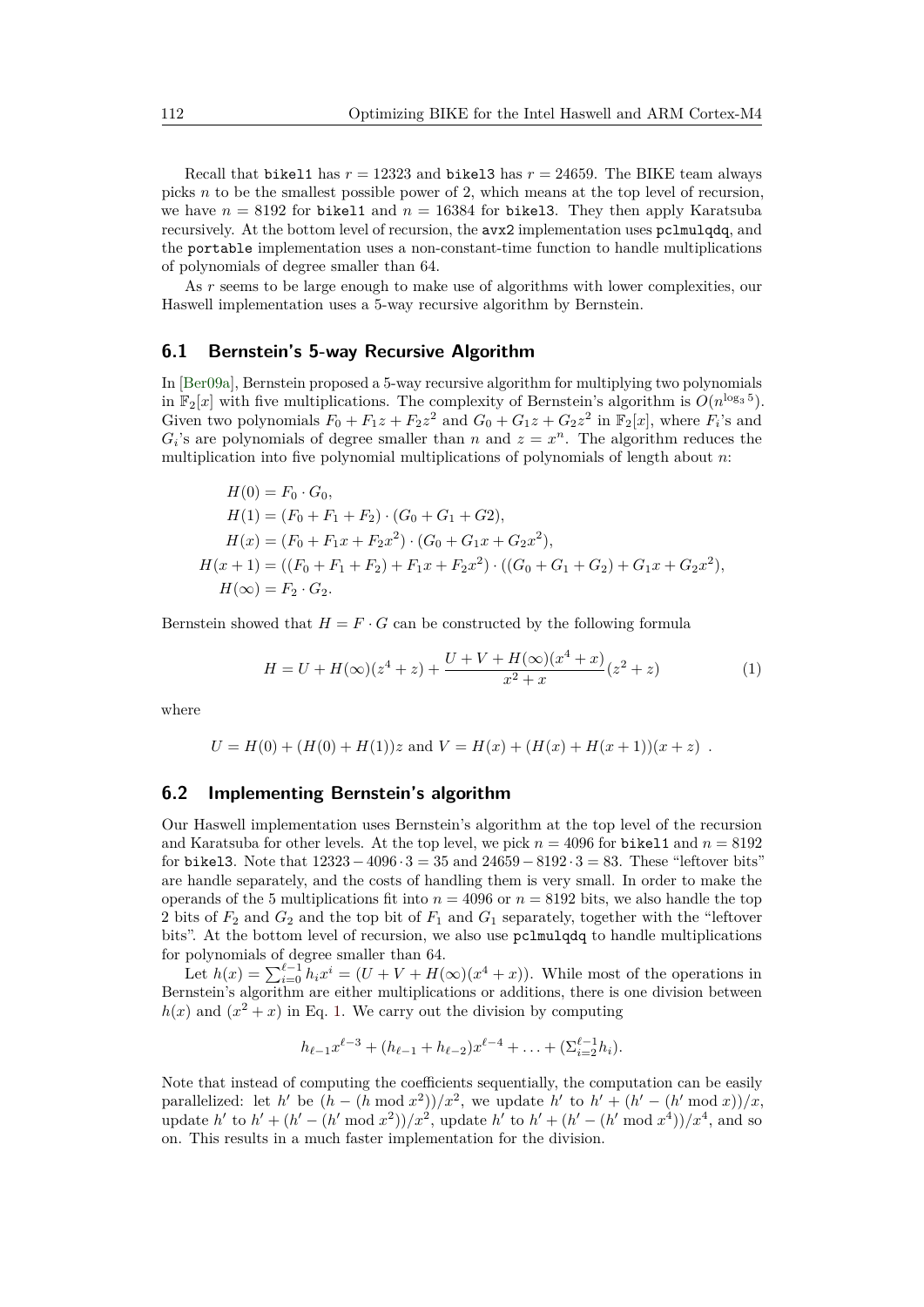# <span id="page-16-0"></span>**7** Polynomial Multiplications in  $\mathbb{F}_2|x|$  with Frobenius Ad**ditive FFTs**

This section presents how we carry out the polynomial multiplications on the Cortex-M4. Section [7.1](#page-16-1) reviews how the Gao-Mateer additive FFT works. Section [7.2](#page-17-0) reviews how to perform multiplications in  $\mathbb{F}_2[x]$  with the additive FFT in [\[LCK](#page-25-6)+18, [CCK](#page-24-8)+]. Section [7.3](#page-18-0) shows how we implement the algorithm for the Cortex-M4.

#### <span id="page-16-1"></span>**7.1 The Gao–Mateer Additive FFT**

Below we introduce how the Gao–Mateer additive FFT [\[GM10\]](#page-25-7), which we denote as AFFT, can be used for polynomials over  $\mathbb{F}_{2^m}$ , where *m* is a power of 2.

**Cantor Basis** An  $\mathbb{F}_2$ -linear basis  $\{v_0, v_1, \ldots, v_{m-1}\}$  of  $\mathbb{F}_{2^m}$ , where *m* is a power of 2, is called a Cantor basis [\[Can89\]](#page-24-9) if  $v_0 = 1$  and  $v_{i-1} = v_i^2 + v_i$  for all  $i > 0$ . We define  $W_{\ell} \subseteq \mathbb{F}_{2^m}$  as the span of  $\{v_0, \ldots, v_{\ell-1}\}$  for any  $1 \leq \ell \leq m$  and  $W_0$  as  $\{0\}$ . When  $\ell$  is a power of 2,  $W_{\ell}$  is the subfield of size  $2^{\ell}$ . In [\[Can89\]](#page-24-9), Cantor defined a series of polynomials that are closely related to  $v_i$ 's and  $W_\ell$ 's:

$$
s_0(x) = x
$$
, and  $s_i(x) = (s_{i-1}(x))^2 + s_{i-1}(x)$  for  $i \ge 1$ .

In fact, each *s<sup>i</sup>* satisfies the following properties.

- $s_i(x)$  is linear in the sense that  $s_i(\alpha + \beta) = s_i(\alpha) + s_i(\beta)$ .
- $s_i(v_{k+i}) = v_k$  for all  $i \geq 0$ .

**Divide and Conquer** Given  $f(x) \in \mathbb{F}_{2^m}[x]$  of degree smaller than *n*, where  $n = 2^{\ell}$ ,  $v \in \mathbb{F}_{2^m}$ , and  $\ell \leq m$ , the AFFT computes  $S = \{f(\alpha) \mid \alpha \in v + W_{\ell}\}.$  When  $\ell = 0$ , the algorithm simply returns  $f(x)$  itself. When  $\ell > 0$ , the algorithm first writes  $f(x)$  as

$$
f^{(0)}(s_1(x)) + x \cdot f^{(1)}(s_1(x)).
$$

This is called "radix conversion" in [\[BC14\]](#page-24-10): the radix is changed from *x* to  $s_1(x) = x^2 + x$ . Note that the computation  $f^{(0)}$  and  $f^{(1)}$  from f requires only field additions, which are much cheaper than field multiplications, and each  $f^{(i)}$  is of degree smaller than  $2^{\ell-1}$ . If  $\mathbf{w} \in \mathbb{S}^{(0)} = \{f^{(0)}(s_1(\alpha)) \mid \alpha \in v + W_{\ell}\}\$ and  $S^{(1)} = \{f^{(1)}(s_1(\alpha)) \mid \alpha \in v + W_{\ell}\}\$ , then every  $f(\alpha)$  can be computed as  $f(\alpha) = f^{(0)}(\alpha) + \alpha f^{(1)}(\alpha)$ .

Observe that  $s_1(v + W_\ell) = s_1(v) + W_{\ell-1}$ , which is of size  $2^{\ell-1}$ . Gao and Mateer make use of this observation to compute  $S^{(0)}$  and  $S^{(1)}$  by recursively evaluating  $f^{(0)}$  and  $f^{(1)}$  at all elements of  $s_1(v) + W_{\ell-1}$ . In addition, as

$$
v + W_{\ell} = (v + \text{span}\{v_{\ell-1}, \ldots, v_1\}) \cup (v + \text{span}\{v_{\ell-1}, \ldots, v_1\} + 1),
$$

Gao and Mateer suggest to compute *S* by computing

$$
f(\beta) = f^{(0)}(s_1(\beta)) + \beta f^{(1)}(s_1(\beta)), \quad f(\beta + 1) = f(\beta) + f^{(1)}(s_1(\beta)),
$$

for all  $\beta \in v + \text{span}\{v_\ell - 1, \ldots, v_1\}$ . Computation of  $f(\beta)$  and  $f(\beta + 1)$  is depicted by the following figure.

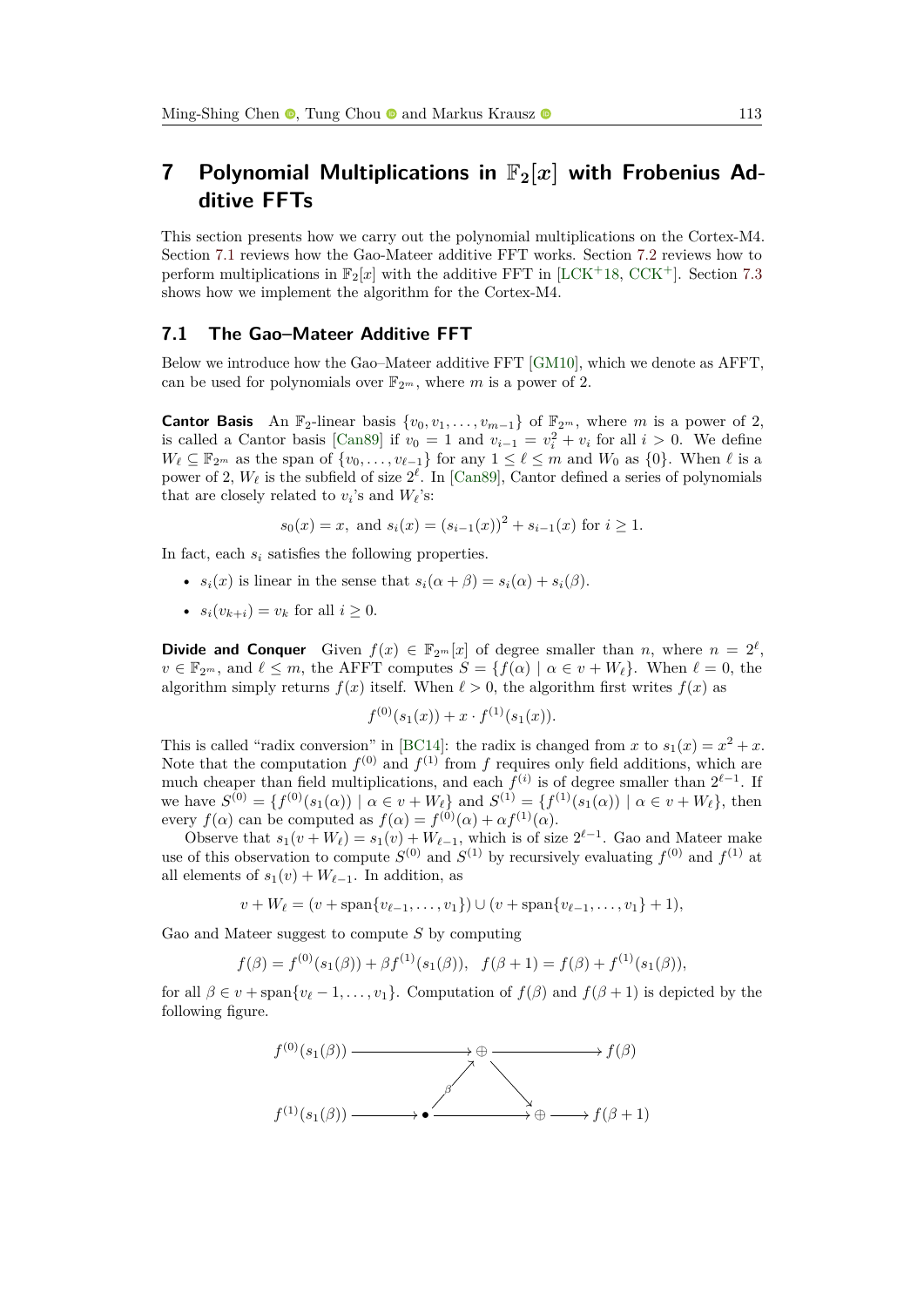<span id="page-17-1"></span>

**Figure 4:** The three stages of butterflies in a size-8 AFFT. Each arrow going upwards is associated with a constant which is not shown, so it actually means "adding the product of the source and the constant to the destination" instead of "adding the source to the destination".

This is one "butterfly" in an AFFT.

To have a clearer picture regarding the pattern of computation in an AFFT, one can "unroll" the recursion. In this way, it can be seen that an AFFT always consists of two phases. The first phase consists of a bunch of field additions from radix conversions in all levels of recursion. The second phase consists of several stages of butterflies, where the last stage consists of the butterflies in level 0 (i.e., the top level) of the recursion, the second last stage consists of the butterflies in level 1 of the recursion, and so on. Figure [4](#page-17-1) shows the three stages in the second phase of a size-8  $(n = 8)$  AFFT.

# <span id="page-17-0"></span>**7.2** Multiplication in  $\mathbb{F}_2[x]$  with FAFFT

The AFFT allows us to perform multiplications in  $\mathbb{F}_2[x]$ : given polynomials  $f, g \in \mathbb{F}_2[x]$ such that *fg* is of degree smaller than  $n = 2^{\ell}$ , we can lift *f* and *g* to  $\mathbb{F}_{2^m}[x]$  such that *m* is a power of 2 and  $\ell \leq m$ , perform an AFFT for each of f and g to evaluate them at  $W_\ell$ , perform the pointwise multiplication, and perform the inverse AFFT to obtain *fg*. Such an AFFT-based polynomial multiplication always works, but one can reduce the cost of the AFFT by carefully choosing the evaluation points for *f* and *g*.

**Reducing the Number of Evaluation Points** In [\[LCK](#page-25-6)+18], Li et al. suggested to pick the set of evaluation points to be

$$
\Sigma = W_{\ell'} + v_{\ell' + m/2}
$$

with

<span id="page-17-2"></span>
$$
\ell' + m/2 < m, \ \ n' = |\Sigma| = \frac{n}{m}, \ \ \ell' = \log_2^{n'} < \frac{m}{2}.\tag{2}
$$

In this way, the function that maps *f* to  $f(\Sigma)$  will be invertible, which means we can use the AFFT and the inverse AFFT to carry out multiplications in  $\mathbb{F}_2[x]$ . As explained by Li et al., it is the property that  $\Sigma$  can reach *n* elements in  $\mathbb{F}_{2^m}$  via the Frobenius map which guarantees that the function is invertible. This is why Li et al. call such an AFFT a Frobenius AFFT (FAFFT). With the FAFFT, the number of evaluation points is reduced by a factor of *m*.

**FAFFT by Truncating A Size-***n* **AFFT** Consider  $\hat{\Sigma} = W_{\ell'+\log_2 m} + v_{\ell'+m/2}$ , such that  $\Sigma \subset \hat{\Sigma}$  and  $|\hat{\Sigma}| = n$ . The way Li et al. evaluate f as  $\Sigma$  is to perform a size-n AFFT to evaluate  $f$  at  $\hat{\Sigma}$  but skip all the redundant operations. In other words, the approach of Li et al. is to carry out a truncated AFFT. The truncated AFFT starts with a usual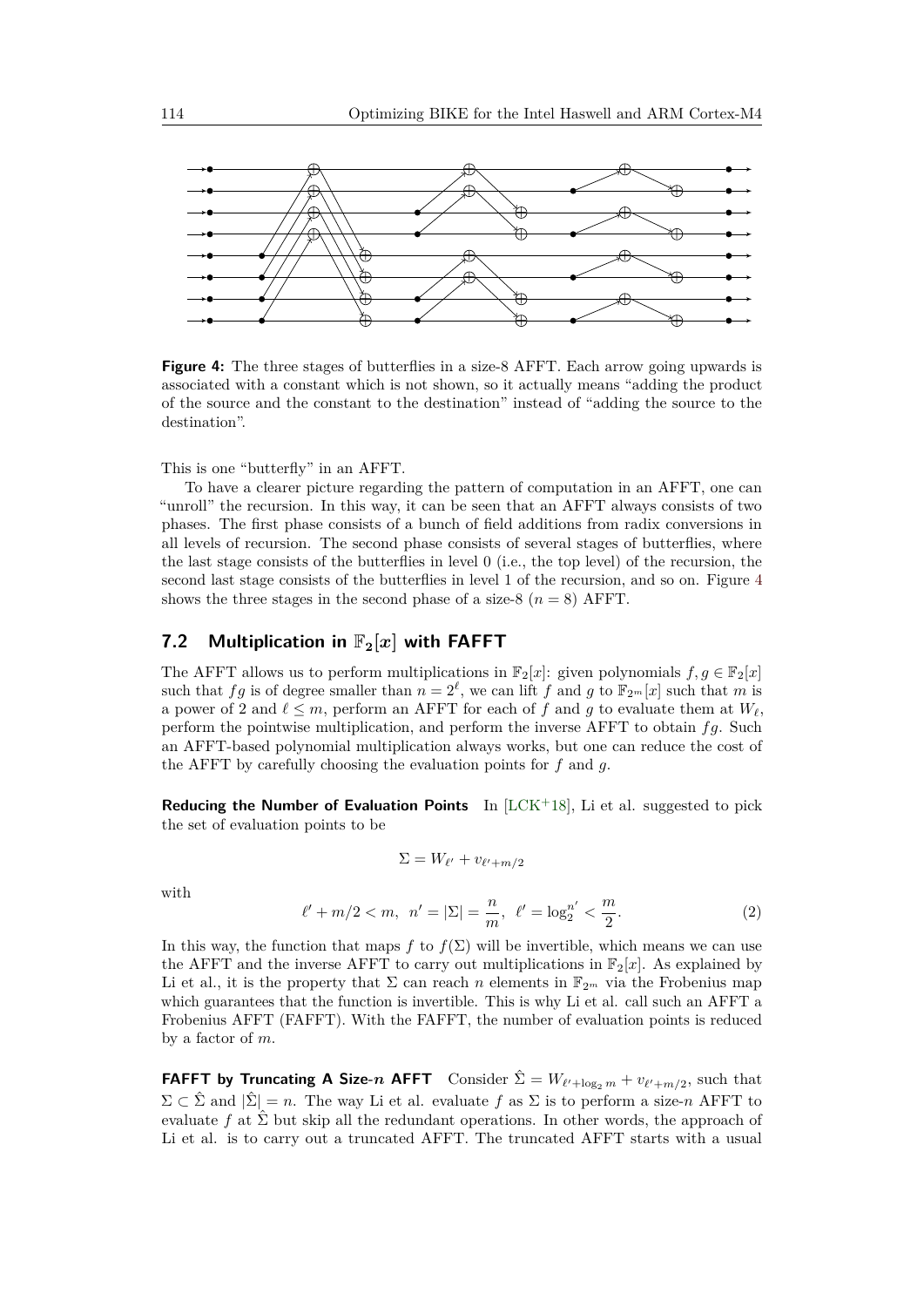<span id="page-18-1"></span>1: **procedure**  $\text{FAFFT}(f(x) \in \mathbb{F}_2[x]_{\leq n}, \Sigma)$ 

3:  $(f'_0, ..., f'_{n'-1})$  ∈  $\mathbb{F}_{2^m}^{n'}$  ← Encode $((f_0, f_1, ..., f_{n-1}), \Sigma)$  $4:$  $\hat{f}_0, \ldots, \hat{f}_{n'-1}) \in \mathbb{F}_{2^m}^{n'} \leftarrow \texttt{Butterflies}((f'_0, \ldots, f'_{n'-1}), \Sigma)$  $\qquad \qquad \textbf{return}\,\,(\hat{f}_0,\ldots,\hat{f}_{n'-1})$ 6: **end procedure** 7: **procedure**  $\text{FAFFT}^{-1}((\hat{f}_0, \ldots, \hat{f}_{n'-1}) \in \mathbb{F}_{2^m}^{n'}, \Sigma)$ 8:  $(f'_0, ..., f'_{n'-1}) \in \mathbb{F}_{2^m}^{n'} \leftarrow \text{Butterflies}^{-1}((\hat{f}_0, ..., \hat{f}_{n'-1}), \Sigma)$ 9:  $(f_0, ..., f_{n'-1}) \in \mathbb{F}_2^n \leftarrow \texttt{Encode}^{-1}((f'_0, f'_1, ..., f'_{n-1}), \Sigma)$ 10:  $f(x) \in \mathbb{F}_2[x]_{\leq n} \leftarrow$  RadixConversions<sup>-1</sup> $(f_0, f_1, \ldots, f_{n-1})$ 11: **return**  $f(x)$ 12: **end procedure** 13: **procedure**  $\text{BITPOLYMUL}(a(x) \in \mathbb{F}_2[x]_{\leq \frac{n}{2}}, b(x) \in \mathbb{F}_2[x]_{\leq \frac{n}{2}})$ 14:  $(\hat{a}_0, \ldots, \hat{a}_{n'-1}) \in \mathbb{F}_{2^m}^{n'} \leftarrow \texttt{FAFFT}(a(x), \Sigma)$ 15: (  $(\hat{b}_0, \ldots, \hat{b}_{n'-1}) \in \mathbb{F}_{2^m}^{n'} \leftarrow \texttt{FAFFT}(b(x), \Sigma)$ 16:  $(\hat{c}_0, \ldots, \hat{c}_{n'-1}) \in \mathbb{F}_{2^m}^{n'} \leftarrow (\hat{a}_0 \cdot \hat{b}_0, \ldots, \hat{a}_{n'-1}).$ ˆ*bn*0−1) *.* pointwise multiplication 17:  $c(x) \in \mathbb{F}_2[x]_{\le n} \leftarrow \texttt{FAFFT}^{-1}((\hat{c}_0, \ldots, \hat{c}_{n'-1}), \Sigma)$ 18: **return**  $c(x)$ 19: **end procedure**

radix conversion phase for a size-*n* AFFT. The second phase consists of the first  $\log_2 m$ levels of butterflies in the truncated AFFT. This phase is called encoding, in which the operations is defined below. The third phase consists of the last  $\ell'$  stages of butterflies in the truncated AFFT. The last stage is identical to the butterfly phase in a usual size- $n'$ AFFT for  $\Sigma$ .

As each of the three phase is invertible, one can carry out the inverse FAFFT by performing the inverses of the three phases in the reverse order. The FAFFT-based polynomial multiplication algorithm is shown in Algorithm [2.](#page-18-1)

**Encoding** Encoding performs the first  $\log_2 m$  levels of butterflies in the truncated AFFT. With respect to  $\hat{\Sigma}$ , it is an invertible linear map which maps radix converted coefficients of  $f(x)$ , e.g.,  $(f_0, f_1, \ldots, f_{n-1}) \in \mathbb{F}_2^n$  to  $(f'_0, \ldots, f'_{n'-1}) \in \mathbb{F}_{2^m}^{n'}$  where the  $f'_i$  is defined as

$$
f_i' = \sum_{j=0}^{m-1} r_j \cdot f_{j \cdot n_p + i}, \quad r_j = \prod_{k=0}^{\log_2 m - 1} (v_{m/2 - k})^{j_k}, \tag{3}
$$

where  $(j_0, j_1, \ldots, j_{\log_2 m-1}) \in \{0, 1\}^{\log_2 m}$  is the binary representation of the integer *j*, i.e.,  $j = \sum_{k} j_k \cdot 2^k$ .

#### <span id="page-18-0"></span>**7.3 Implementing the FAFFT-based Polynomial Multiplication**

Below we show how we implemented the FAFFT-based multiplication for the M4.

**Parameter Selection** The following table shows our parameters for the algorithm [2.](#page-18-1) We pick the parameters to minimize m satisfying Eq.  $(2)$ . The field  $\mathbb{F}_{2^{32}}$  is constructed as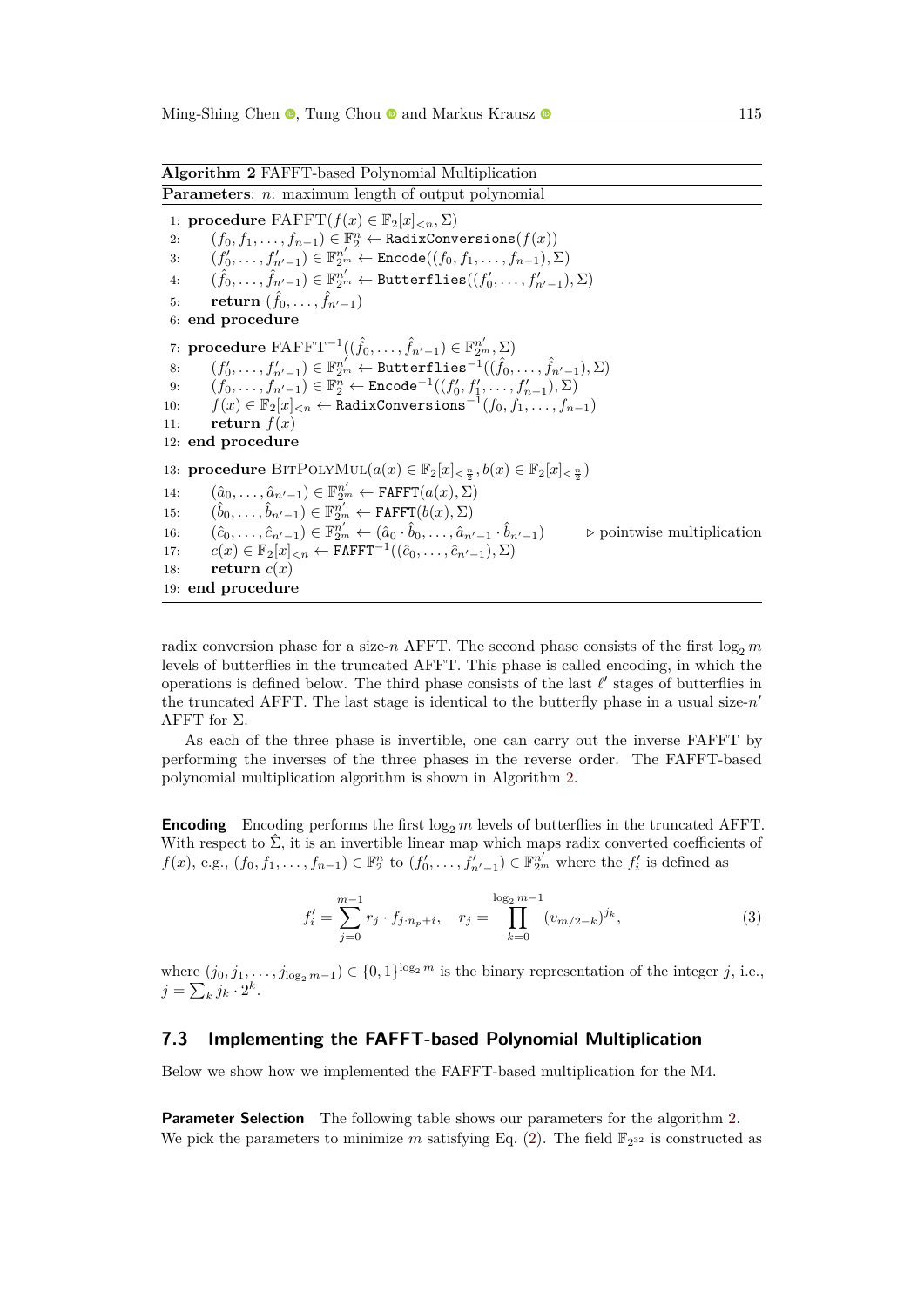|  | m |  |                                                             |
|--|---|--|-------------------------------------------------------------|
|  |   |  | BIKE-1   12323   32768   32   1024   10   $v_{26} + W_{10}$ |
|  |   |  | BIKE-3   24659   65536   32   2048   11   $v_{27} + W_{11}$ |

a tower of extension fields of  $\mathbb{F}_2$  as in [\[BC14,](#page-24-10) [LCK](#page-25-6)+18]:

$$
\begin{array}{rcl}\n\mathbb{F}_{2^2} & = & \mathbb{F}_2[x_1]/(x_1^2 + x_1 + 1), \\
\mathbb{F}_{2^4} & = & \mathbb{F}_{2^2}[x_2]/(x_2^2 + x_2 + x_1), \\
\mathbb{F}_{2^8} & = & \mathbb{F}_{2^4}[x_4]/(x_4^2 + x_4 + x_2x_1), \\
\mathbb{F}_{2^{16}} & = & \mathbb{F}_{2^8}[x_8]/(x_8^2 + x_8 + x_4x_2x_1), \\
\mathbb{F}_{2^{32}} & = & \mathbb{F}_{2^{16}}[x_{16}]/(x_{16}^2 + x_{16} + x_8x_4x_2x_1).\n\end{array}
$$

For completeness, we note that our Cantor basis is defined by

$$
v_{31} = 1 + x_1x_2 + x_1x_2x_4 + x_8 + x_1x_2x_8 + x_2x_4x_8 + x_1x_2x_4x_8
$$
  
+  $x_{16} + x_1x_2x_{16} + x_4x_{16} + x_1x_4x_{16} + x_2x_4x_{16} + x_1x_2x_4x_{16}$   
+  $x_1x_8x_{16} + x_4x_8x_{16} + x_1x_2x_4x_8x_{16}$ .

**The Pointwise Multiplication** The pointwise multiplication consists of 1024 or 2048 independent multiplications in  $\mathbb{F}_{2^{32}}$ . To carry out these multiplications, we follow [\[BC14,](#page-24-10) [Cho17\]](#page-24-7) to represent field elements in a bitsliced format. As the M4 is a 32-bit platform, bitslicing means that we always perform 32 multiplications in parallel.

To multiply  $a_0 + a_1x_{16} \in \mathbb{F}_{2^{32}}$  and  $b_0 + b_1x_{16} \in \mathbb{F}_{2^{32}}$  (in parallel with 31 other multiplications), we use the Karatsuba algorithm to reduce the task into 3 multiplications  $a_0b_0, a_1b_1, (a_0 + b_0)(a_1 + b_1)$  in  $\mathbb{F}_{2^{16}}$  and apply the Karatsuba recursively as [\[BC14\]](#page-24-10). We note that the amount of data for multiplication in  $\mathbb{F}_{2^4}$  fits into the general-purpose registers, so there is no register spilling in the case. For larger fields, we use floating-point registers as a pool for register spilling.

**The Butterflies** Section [7.1](#page-16-1) shows that, at level *i* of recursion (level 0 represents the top level), multiplications in the butterflies are always of the form  $\beta \cdot f^{(1)}(s_1(\beta))$ , where

<span id="page-19-0"></span>**Table 3:** Cost of multiplying an element in  $\mathbb{F}_{2^{32}}$  by various field elements. Note that the cycle counts are for carrying out 32 such multiplications. For the environment of benchmarking, see Section [8.](#page-21-0)

| mult. by              | $\operatorname{ANDs}$ | <b>XORs</b>   | cycles |
|-----------------------|-----------------------|---------------|--------|
| $\mathbb{F}_{2^4}$    | $12 \cdot 8$          | $18 \cdot 8$  | 465    |
| $\mathbb{F}_{2^8}$    | $36 \cdot 4$          | $74 \cdot 4$  | 871    |
| $\mathbb{F}_{2^{16}}$ | $108 \cdot 2$         | $270 \cdot 2$ | 1652   |
| $\mathbb{F}_{2^{32}}$ | 324                   | 930           | 2849   |
| $v_{17}$              | $\overline{0}$        | 210           | 760    |
| $v_{18}$              | $\overline{0}$        | 211           | 742    |
| $v_{19}$              | 0                     | 231           | 800    |
| $v_{20}$              | 0                     | 226           | 798    |
| $v_{21}$              | $\overline{0}$        | 231           | 795    |
| $v_{22}$              | 0                     | 222           | 795    |
| $v_{23}$              | $\overline{0}$        | 239           | 836    |
| $\,v_{24}$            | 0                     | 249           | 854    |
| $v_{25}$              | $\overline{0}$        | 251           | 881    |
| $v_{26}$              | 0                     | 248           | 861    |
| $\upsilon_{27}$       | 0                     | 243           | 847    |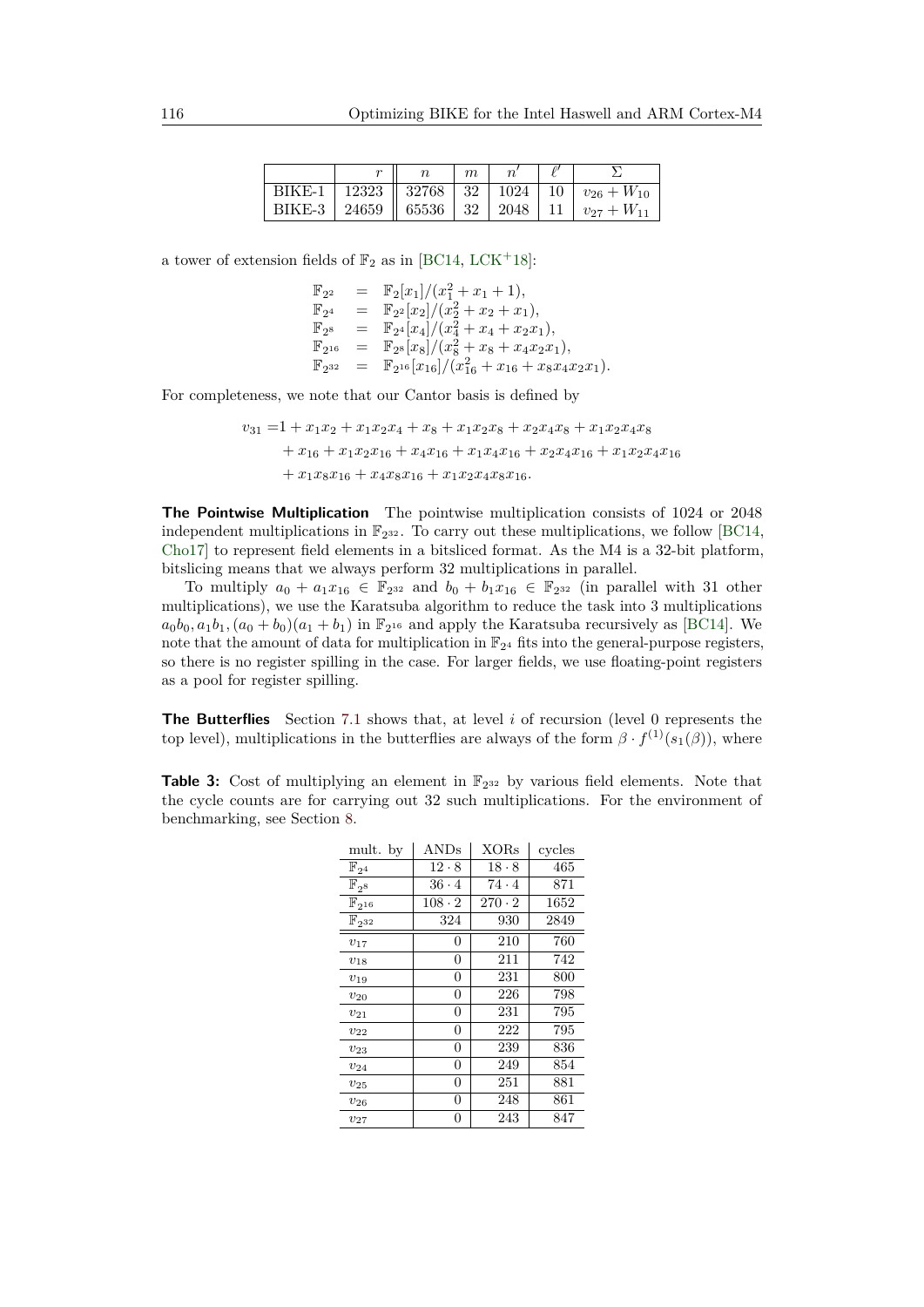$\beta \in v_{\ell'-i+m/2} + W_{\ell'-i}$ . Following [\[BC14,](#page-24-10) [Cho17\]](#page-24-7), we pre-compute all  $\beta$ 's and store them (in the bitsliced format) in a static table. The multiplications can of course be carried out by our function for 32 multiplications in  $\mathbb{F}_{2^{32}}$ . However, our implementation does better by exploiting the fact that  $\beta = v + w$ , where  $v \in v_{\ell-i+m/2}$  and  $w \in W_{\ell'-i}$ . To carry out a multiplication between  $\beta$  and  $\gamma$ , our implementation multiplies  $\gamma$  by *v*, multiplies  $\gamma$  by *w*, and adds the two results to obtain  $\beta \cdot \gamma$ .

Observe that *w* is always in a proper subfield of size  $2^{2^{\lceil \log_2(\ell'-i) \rceil}}$ . Due to the tower field structure, we carry out the multiplication by *w* as  $32/2^{\lceil \log_2(\ell'-i) \rceil}$  multiplications in the subfield. To carry out the multiplication by  $v$ , we consider the operation as an invertible linear map and use the circuit generator introduced in the ePrint version of [\[BC14\]](#page-24-10) to generate a sequence of XORs for the multiplication. We note that  $m = 32$  is actually too large for the circuit generator to handle: it stops making progress usually after several tens of iterations. When the circuit generator stops to make progress, we generate another sequence of XORs reaching the state in a naive way. Then, we combine the 2 sequences of XORs to complete the whole invertible linear operation. We've considered Paar's circuit generator [\[Paa97\]](#page-25-8), but it hard to fit everything into available registers since it does not generate in-place code. We also tried Bernstein's circuit generator [\[Ber09b\]](#page-24-11), but the results (in terms of numbers of XORs) are worse than the one from [\[BC14\]](#page-24-10).

We show the costs of various multiplications in Table [3](#page-19-0) to evaluate our strategy of performing multiplication by  $\beta = v + w$ . As shown in the table, carrying out 32 multiplications by *v* takes at most 881 cycles, and carrying out 32 multiplications by 32 w's takes at most 1652 cycles. Carrying out 32 multiplications in  $\mathbb{F}_{2^{32}}$ , however, takes  $2849 > 881 + 1652$  cycles.

Figure [4](#page-17-1) shows the stride of the butterflies decreases by a factor of 2 in each stage. For the first few stages, the strides are always greater than 32, so 32 butterflies can be carried out in parallel with bitslicing. However, in the last 5 stages, there are stride-16*,* 8*,* 4*,* 2*,* 1 butterflies, which make it hard to carry out 32 butterflies in parallel. The same issue has appeared in [\[Cho17\]](#page-24-7) regarding Beneš networks as Beneš networks have a similar structure as the butterflies. The author of [\[Cho17\]](#page-24-7) solve the issue by carrying out matrix transpositions on the data. We make use of the same idea: one can imagine that our implementation performs a matrix transposition on the data right before the last 5 stages. The matrix transposition turns stride-16*,* 8*,* 4*,* 2*,* 1 butterflies into butterflies with strides greater than or equal to 32, so that we are able to carry out 32 butterflies in parallel. At the end of the forward FAFFTs, the order of the field elements is changed because of the matrix transposition, but this does not affect the pointwise multiplication since the multiplication can be carried out in any order. Similarly, in the inverse FAFFT, one can imagine that our implementation performs a matrix transposition on the data right after the first 5 stages.

We note that instead of carrying out the whole matrix transpositions, we actually carry out only a part of the matrix transposition in each of the 5 stages. The part of the matrix transposition we carry out in a stage is just enough to makes it possible to carry out 32 butterflies in parallel in that stage. This is a different way of implementing the idea in [\[Cho17\]](#page-24-7).

**Encoding** Consider the input  $f'$  as a matrix  $M \in \mathbb{F}_2^{32 \times n'}$  where the  $M_{j,i} = c_{j \cdot n'+i}$ . One way to understand the encoding is to consider it as multiplying  $M$  by a  $32 \times 32$  invertible matrix (from the left), where the invertible matrix is defined by  $v_{m/2}, \ldots, v_{m/2-4}$ . As multiplying by the invertible matrix is a linear map, we again make use of the circuit generator in [\[Cho17\]](#page-24-7) to optimize it. We also use the circuit generator to optimize the inverse of encoding, which is used in the inverse FAFFT.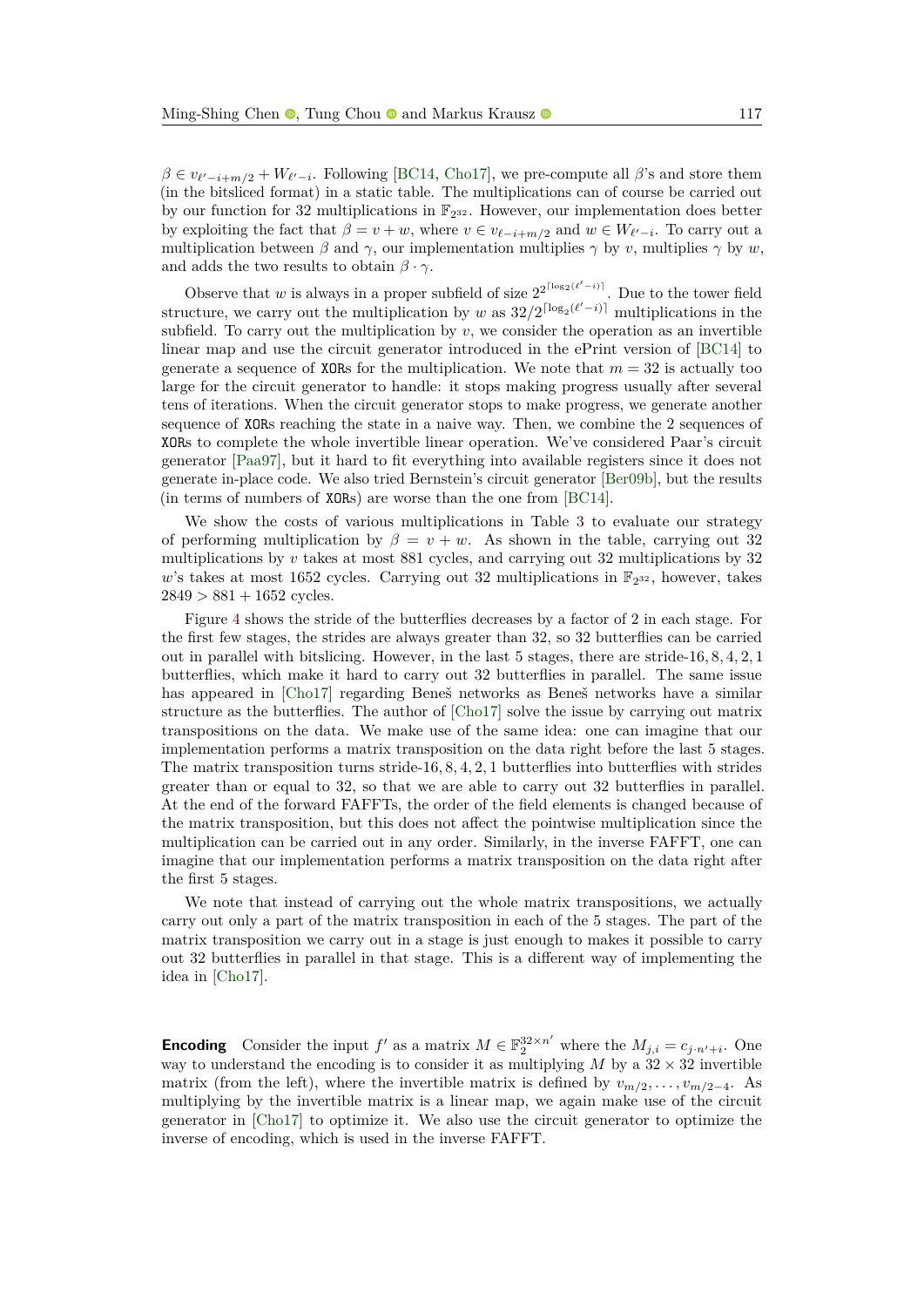**Radix Conversions** Our implementation follows the algorithm presented in [\[LANH16\]](#page-25-9), which seems to be implicitly shown in [\[GM10,](#page-25-7) Section IV]. As the implementation is quite straight-forward, we do not describe how we implemented the algorithm in detail.

# <span id="page-21-0"></span>**8 Experiment Results and Discussions**

We chose the STM32F407 Discovery board to be the platform for benchmarking. It is a low-cost development board by STMicroelectronics featuring the STM32F407VG microcontroller that can be clocked with up to 168 MHz, and it has 192 KB of SRAM and 1 MB of flash memory. All implementations for M4 are benchmarked in the pqm4 [\[KRSS19,](#page-25-10) [KRSS\]](#page-25-1) benchmarking framework on the development board with the compiler arm-none-eabi-gcc-10.2.1. Note that pqm4 always sets the frequency to 24 MHz so that the CPU can be set to have zero wait states when fetching instructions from the flash memory.

All the Haswell cycle counts in this section, unless specified otherwise, are measured on one core of an Intel Xeon E3-1275 v3 CPU, with Turbo Boost and hyper-threading disabled.

### <span id="page-21-1"></span>**8.1 Multiplications in R***<sup>z</sup>*

The following table shows the cycle counts for carrying out one circular shift in our Haswell and M4 implementations with the techniques in Section [3](#page-5-0) and [4.](#page-9-0)

|        | Haswell | M4    |
|--------|---------|-------|
| bikel1 | 1112    | 24856 |
| bikel3 | 2547    | 52722 |

The following table shows the numbers of cycles on the Haswell core to carry out a multiplication  $\text{Tr}(h_i) \cdot \text{Lift}(s)$  in  $\mathcal{R}_z$ . Our code uses the techniques in Section [3](#page-5-0) and [5.](#page-12-0)

|        | our code | $\text{avx}2$ |
|--------|----------|---------------|
| bikel1 | 113822   | 202176        |
| bikel3 | 369782   | 629952        |

The way the avx2 implementation carries out circular shifts is similar to the approach in Section [4,](#page-9-0) because it also makes use of conditional moves. The conditional moves are realized by using the intrinsic \_mm256\_blendv\_epi8.

The following table shows the numbers of cycles on the Cortex-M4 to carry out a multiplication  $\text{Tr}(h_i) \cdot \text{Lift}(s)$  in  $\mathcal{R}_z$ . Our code uses the techniques in Section [4](#page-9-0) and [5.](#page-12-0)

|        | our code | portable |
|--------|----------|----------|
| bikel1 | 2195104  | 4346484  |
| bikel3 | 6746105  | 13981293 |

We actually tried to use the techniques in Section [3](#page-5-0) for our M4 implementation but found that the approach in Section [4](#page-9-0) is still faster. We believe this is due to the fact that the size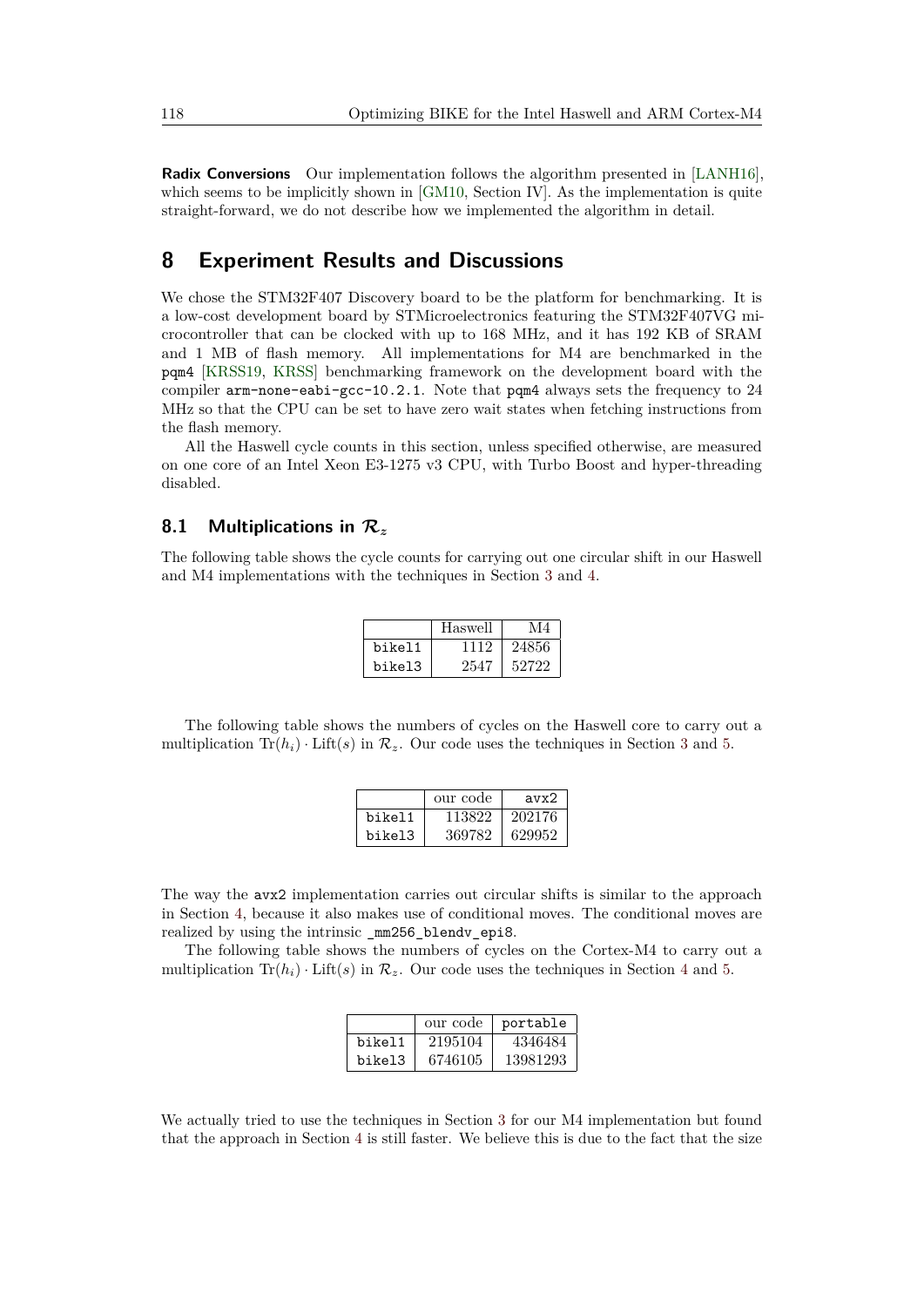of YMM registers on Haswell is much larger than the size of general-purpose registers on the Cortex-M4, and that there are powerful intrinsics/instructions (as shown in [\[GAB19\]](#page-25-3)) that can be used to manipulate YMM registers so that even a shift of  $s^{(0)} \in \{0, \ldots, 255\}$ bits can be carried out efficiently.

### **8.2 Multiplications in R**

The following table shows the Haswell cycles for a multiplication between two elements in R. Our code uses techniques in Section [6.](#page-14-0) We actually tried to implement the FAFFTbased multiplication described in Section [7.](#page-16-0) Instead of bitslicing, our FAFFT-based implementation uses pclmulqdq for field multiplications. However, as shown in the last column of the table, this leads to a much slower implementation.

|        | our code | $\frac{1}{2}$ | FAFFT  |
|--------|----------|---------------|--------|
| bikel1 | 22856    | 29169         | 66265  |
| bikel3 | 68912    | 91641         | 136194 |

The following table shows the M4 cycles for a multiplication between two elements in R with respect to methods in Section [7](#page-16-0) and from the BIKE team.

|        | our code | portable |
|--------|----------|----------|
| bikel1 | 1320940  | 2897887  |
| bikel3 | 2929293  | 9606051  |

We can further reduce the cost of FAFFT multiplication by reusing the intermediate data while multiplying same elements. As shown in Algorithm [1,](#page-6-0) there are many multiplications in R of the form  $e_i h_i$  in the decoder. Since  $h_0$  and  $h_1$  do not change during decapsulation, our implementation computes two forward FAFFTs, one for  $h_0$  and one for  $h_1$ , at the beginning of decapsulation. Then, each time we need to compute  $e_i h_i$ , one forward FFT can be saved. In this way, about 30% of the 1320940 cycles and 2929293 cycles can be saved for each  $e_i h_i$ .

It is mentioned in [\[Cho16,](#page-24-0) Section 5.1] that one can use circular shifts to carry out each multiplication of  $e_i h_i$ : write  $h_i$  as  $\sum_s x^{-s}$  and compute  $e_i h_i$  as  $\sum_s (x^{-s} e_i)$ . The numbers in the first table of Section [8.1](#page-21-1) show that the resulting cycle counts are expected to be

- $1112 \cdot 71 = 78952$  cycles for bikel1 on Haswell.
- $2547 \cdot 103 = 262341$  cycles for bikel3 on Haswell,
- 24856  $\cdot$  71 = 1764776 cycles for bikel1 on M4,
- $52722 \cdot 103 = 5430366$  cycle for bikel3 on M4.

#### **8.3 Key Generation, Encapsulation, and Decapsulation**

The Haswell cycles for key generation, encapsulation, and decapsulation are shown in the following table. The cycle counts of the avx implementation are from [\[Be\]](#page-24-3), and they are measured on a machine titan0 with a Haswell CPU.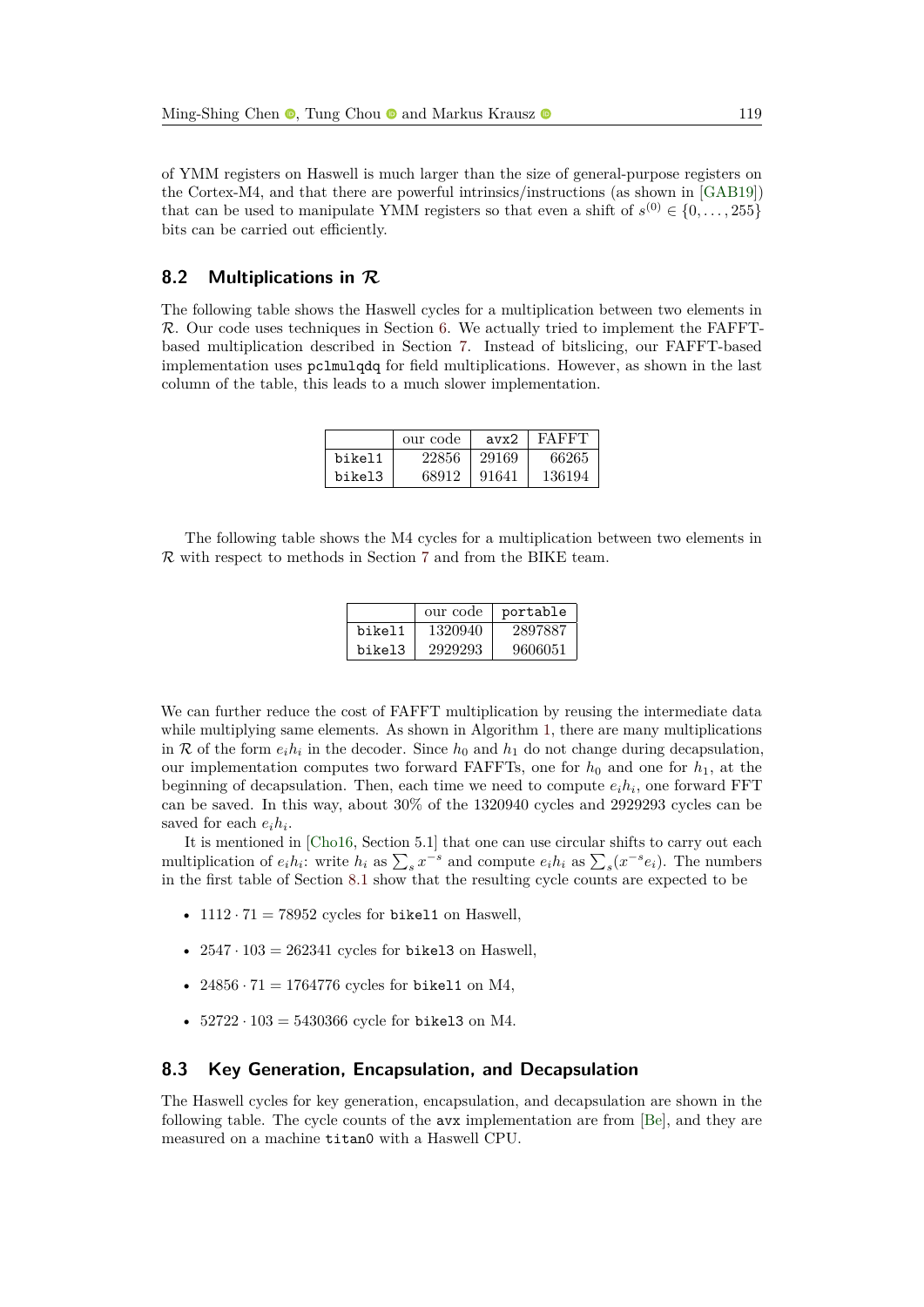|        | key gen. | encap. | decap.  | imple.   |
|--------|----------|--------|---------|----------|
| bikel1 | 833968   | 131276 | 2636108 | avx2     |
|        | 688372   | 124892 | 1900908 | our code |
| bikel3 | 2515016  | 313976 | 9040604 | avx2     |
|        | 1857256  | 283932 | 6010004 | our code |

The M4 cycles for key generation, encapsulation, and decapsulation are shown in the following table.

|        | key gen.  | encap.   | decap.    | imple.   |
|--------|-----------|----------|-----------|----------|
| bikel1 | 65414337  | 4824059  | 114592442 | portable |
|        | 24935033  | 3253379  | 49911673  | our code |
| bikel3 | 212999628 | 15041356 | 374777003 | portable |
|        | 59820502  | 8376212  | 139234176 | our code |

# **Acknowledgements**

The work of Ming-Shing Chen was funded by the Deutsche Forschungsgemeinschaft (DFG, German Research Foundation) under Germany's Excellence Strategy - EXC 2092 CASA - 390781972. The work of Tung Chou was supported by Taiwan Ministry of Science and Technology (MOST) Grant 109-2222-E-001-001-MY3. The work of Markus Krausz was funded by the German Federal Ministry of Education and Research (BMBF) under the project "QuantumRISC" (ID 16KIS1038) [\[Qua20\]](#page-25-11) and project "PQC4MED" (ID 16KIS1044).

# **References**

- <span id="page-23-1"></span>[AASA<sup>+</sup>20] Gorjan Alagic, Jacob Alperin-Sheriff, Daniel Apon, David Cooper, Quynh Dang, John Kelsey, Yi-Kai Liu, Carl Miller, Dustin Moody, Rene Peralta, Ray Perlner, Angela Robinson, and Daniel Smith-Tone. Status report on the second round of the NIST post-quantum cryptography standardization process, 2020. [https://nvlpubs.nist.gov/nistpubs/ir/2020/NIST.IR.](https://nvlpubs.nist.gov/nistpubs/ir/2020/NIST.IR.8309.pdf) [8309.pdf](https://nvlpubs.nist.gov/nistpubs/ir/2020/NIST.IR.8309.pdf).
- <span id="page-23-0"></span>[ABB<sup>+</sup>17] Nicolas Aragon, Paulo S. L. M. Barreto, Slim Bettaieb, Loïc Bidoux, Olivier Blazy, Jean-Christophe Deneuville, Philippe Gaborit, Santosh Ghosh, Shay Gueron, Tim Güneysu, Carlos Aguilar Melchor, Rafael Misoczki, Edoardo Persichetti, Nicolas Sendrier, Jean-Pierre Tillich, Valentin Vasseur, and Gilles Zémor. BIKE – bit flipping key encapsulation, 2017. [https://bikesuite.](https://bikesuite.org/) [org/](https://bikesuite.org/).
- <span id="page-23-2"></span>[ABC<sup>+</sup>17] Martin Albrecht, Daniel J. Bernstein, Tung Chou, Carlos Cid, Jan Gilcher, Tanja Lange, Varun Maram, Ingo von Maurich, Rafael Misoczki, Ruben Niederhagen, Kenneth G. Paterson, Edoardo Persichetti, Christiane Peters, Peter Schwabe, Nicolas Sendrier, Jakub Szefer, Cen Jung Tjhai, Martin Tomlinson, and Wen Wang. Classic McEliece, 2017. [https://classic.](https://classic.mceliece.org/) [mceliece.org/](https://classic.mceliece.org/).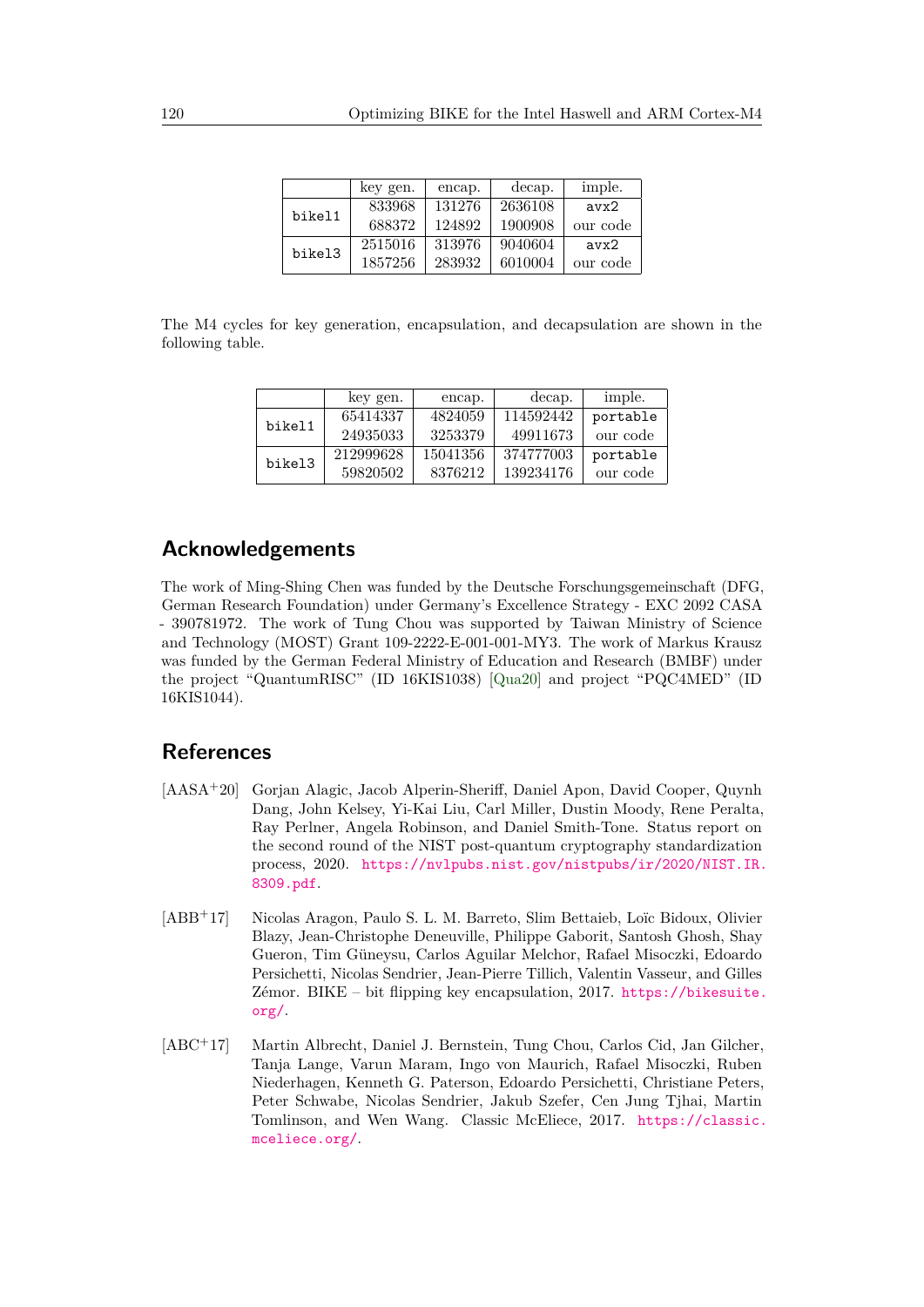- <span id="page-24-4"></span>[AMAB<sup>+</sup>17] Carlos Aguilar Melchor, Nicolas Aragon, Slim Bettaieb, Loïc Bidoux, Olivier Blazy, Jurjen Bos, Jean-Christophe Deneuville, Arnaud Dion, Philippe Gaborit, Jérôme Lacan, Edoardo Persichetti, Jean-Marc Robert, Pascal Véron, and Gilles Zémor. Hamming Quasi-Cyclic (HQC), 2017. [https:](https://pqc-hqc.org/) [//pqc-hqc.org/](https://pqc-hqc.org/).
- <span id="page-24-10"></span>[BC14] Daniel J. Bernstein and Tung Chou. Faster binary-field multiplication and faster binary-field MACs. In Antoine Joux and Amr M. Youssef, editors, *Selected Areas in Cryptography - SAC 2014 - 21st International Conference, Montreal, QC, Canada, August 14-15, 2014, Revised Selected Papers*, volume 8781 of *Lecture Notes in Computer Science*, pages 92–111. Springer, 2014. [https://doi.org/10.1007/978-3-319-13051-4\\_6](https://doi.org/10.1007/978-3-319-13051-4_6).
- <span id="page-24-3"></span>[Be] Daniel J. Bernstein and Tanja Lange (editors). eBACS: ECRYPT benchmarking of cryptographic systems. Accessed Dec. 23, 2020. [https://bench.](https://bench.cr.yp.to) [cr.yp.to](https://bench.cr.yp.to).
- <span id="page-24-6"></span>[Ber09a] Daniel J. Bernstein. Batch binary edwards. In Shai Halevi, editor, *Advances in Cryptology - CRYPTO 2009, 29th Annual International Cryptology Conference, Santa Barbara, CA, USA, August 16-20, 2009. Proceedings*, volume 5677 of *Lecture Notes in Computer Science*, pages 317–336. Springer, 2009. <http://binary.cr.yp.to/bbe-20090604.pdf>.
- <span id="page-24-11"></span>[Ber09b] Daniel J. Bernstein. Optimizing linear maps modulo 2, 2009. [https://](https://binary.cr.yp.to/linearmod2-20091005.pdf) [binary.cr.yp.to/linearmod2-20091005.pdf](https://binary.cr.yp.to/linearmod2-20091005.pdf).
- <span id="page-24-5"></span>[BP05] Joan Boyar and René Peralta. The exact multiplicative complexity of the hamming weight function. In *Electronic Colloquium on Computational Complexity (ECCC'05),(049)*, 2005. [https://cpsc.yale.edu/sites/default/](https://cpsc.yale.edu/sites/default/files/files/tr1260.pdf) [files/files/tr1260.pdf](https://cpsc.yale.edu/sites/default/files/files/tr1260.pdf).
- <span id="page-24-9"></span>[Can89] David G. Cantor. On arithmetical algorithms over finite fields. *Journal of Combinatorial Theory, Series A*, 50(2):285–300, March 1989. [http://dx.](http://dx.doi.org/10.1016/0097-3165(89)90020-4) [doi.org/10.1016/0097-3165\(89\)90020-4](http://dx.doi.org/10.1016/0097-3165(89)90020-4).
- <span id="page-24-8"></span>[CCK<sup>+</sup>] Ming-Shing Chen, Chen-Mou Cheng, Po-Chun Kuo, Wen-Ding Li, and Bo-Yin Yang. Multiplying boolean polynomials with Frobenius partitions in additive fast Fourier transform. <http://arxiv.org/abs/1803.11301>.
- <span id="page-24-0"></span>[Cho16] Tung Chou. QcBits: constant-time small-key code-based cryptography. In *International Conference on Cryptographic Hardware and Embedded Systems*, pages 280–300. Springer, 2016. <https://eprint.iacr.org/2019/150>.
- <span id="page-24-7"></span>[Cho17] Tung Chou. Mcbits revisited. In Wieland Fischer and Naofumi Homma, editors, *Cryptographic Hardware and Embedded Systems - CHES 2017 - 19th International Conference, Taipei, Taiwan, September 25-28, 2017, Proceedings*, volume 10529 of *Lecture Notes in Computer Science*, pages 213–231. Springer, 2017. [https://doi.org/10.1007/978-3-319-66787-4\\_11](https://doi.org/10.1007/978-3-319-66787-4_11).
- <span id="page-24-1"></span>[DG19] Nir Drucker and Shay Gueron. A toolbox for software optimization of QC-MDPC code-based cryptosystems. *Journal of Cryptographic Engineering*, 9(4):341–357, 2019. <https://eprint.iacr.org/2017/1251.pdf>.
- <span id="page-24-2"></span>[DGK20a] Nir Drucker, Shay Gueron, and Dusan Kostic. Fast polynomial inversion for post quantum QC-MDPC cryptography. *IACR Cryptology ePrint Archive*, 2020:298, 2020. <https://eprint.iacr.org/2020/298.pdf>.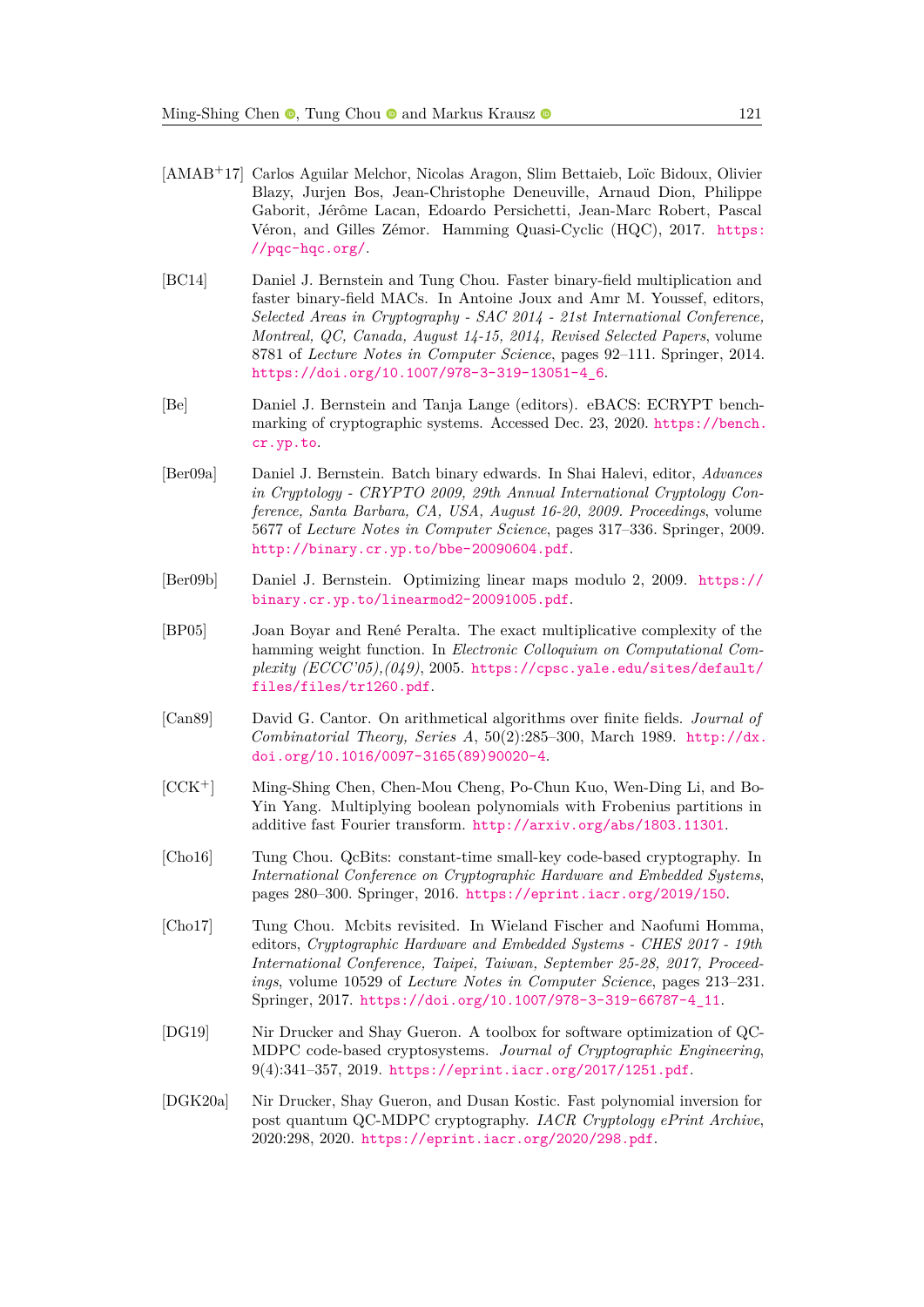- <span id="page-25-2"></span>[DGK20b] Nir Drucker, Shay Gueron, and Dusan Kostic. QC-MDPC decoders with several shades of gray. In *International Conference on Post-Quantum Cryptography*, pages 35–50. Springer, 2020. <https://eprint.iacr.org/2019/1423>.
- <span id="page-25-5"></span>[FS71] Caxton C. Foster and Fred D. Stockton. Counting responders in an associative memory. *IEEE Transactions on Computers*, 100(12):1580–1583, 1971.
- <span id="page-25-3"></span>[GAB19] Antonio Guimarães, Diego F Aranha, and Edson Borin. Optimized implementation of QC-MDPC code-based cryptography. *Concurrency and Computation: Practice and Experience*, 31(18):e5089, 2019.
- <span id="page-25-7"></span>[GM10] Shuhong Gao and Todd Mateer. Additive fast Fourier transforms over finite fields. *IEEE Transactions on Information Theory*, 56(12):6265–6272, December 2010. <http://dx.doi.org/10.1109/TIT.2010.2079016>.
- <span id="page-25-1"></span>[KRSS] Matthias J. Kannwischer, Joost Rijneveld, Peter Schwabe, and Ko Stoffelen. PQM4: Post-quantum crypto library for the ARM Cortex-M4. [https:](https://github.com/mupq/pqm4) [//github.com/mupq/pqm4](https://github.com/mupq/pqm4).
- <span id="page-25-10"></span>[KRSS19] Matthias J. Kannwischer, Joost Rijneveld, Peter Schwabe, and Ko Stoffelen. pqm4: Testing and benchmarking NIST PQC on ARM Cortex-M4. *IACR Cryptology ePrint Archive*, 2019:844, 2019. [https://eprint.iacr.org/](https://eprint.iacr.org/2019/844) [2019/844](https://eprint.iacr.org/2019/844).
- <span id="page-25-9"></span>[LANH16] Sian-Jheng Lin, Tareq Y. Al-Naffouri, and Yunghsiang S. Han. FFT algorithm for binary extension finite fields and its application to Reed–Solomon codes. *IEEE Transactions on Information Theory*, 62(10):5343–5358, October 2016. <https://doi.org/10.1109/TIT.2016.2600417>.
- <span id="page-25-6"></span>[LCK<sup>+</sup>18] Wen-Ding Li, Ming-Shing Chen, Po-Chun Kuo, Chen-Mou Cheng, and Bo-Yin Yang. Frobenius additive fast fourier transform. In Manuel Kauers, Alexey Ovchinnikov, and Éric Schost, editors, *Proceedings of the 2018 ACM on International Symposium on Symbolic and Algebraic Computation, ISSAC 2018, New York, NY, USA, July 16-19, 2018*, pages 263–270. ACM, 2018. <https://doi.org/10.1145/3208976.3208998>.
- <span id="page-25-0"></span>[MTSB13] Rafael Misoczki, Jean-Pierre Tillich, Nicolas Sendrier, and Paulo SLM Barreto. MDPC-McEliece: new McEliece variants from moderate density parity-check codes. In *2013 IEEE international symposium on information theory*, pages 2069–2073. IEEE, 2013. <https://eprint.iacr.org/2012/409.pdf>.
- <span id="page-25-8"></span>[Paa97] Christof Paar. Optimized arithmetic for reed-solomon encoders. In *Proceedings of IEEE International Symposium on Information Theory*, page 250. IEEE, 1997. [https://www.ei.ruhr-uni-bochum.de/media/crypto/](https://www.ei.ruhr-uni-bochum.de/media/crypto/veroeffentlichungen/2011/01/19/cnst.ps) [veroeffentlichungen/2011/01/19/cnst.ps](https://www.ei.ruhr-uni-bochum.de/media/crypto/veroeffentlichungen/2011/01/19/cnst.ps).
- <span id="page-25-11"></span>[Qua20] QuantumRISC. Quantumrisc — next generation cryptography for embedded systems, 2020.

# <span id="page-25-4"></span>**A A Loop with Conditional Shift in Our M4 Implementation**

Note that the selection instruction SEL depends on the GE flag, which is not affected by the TEQ instruction that is used to control the loop.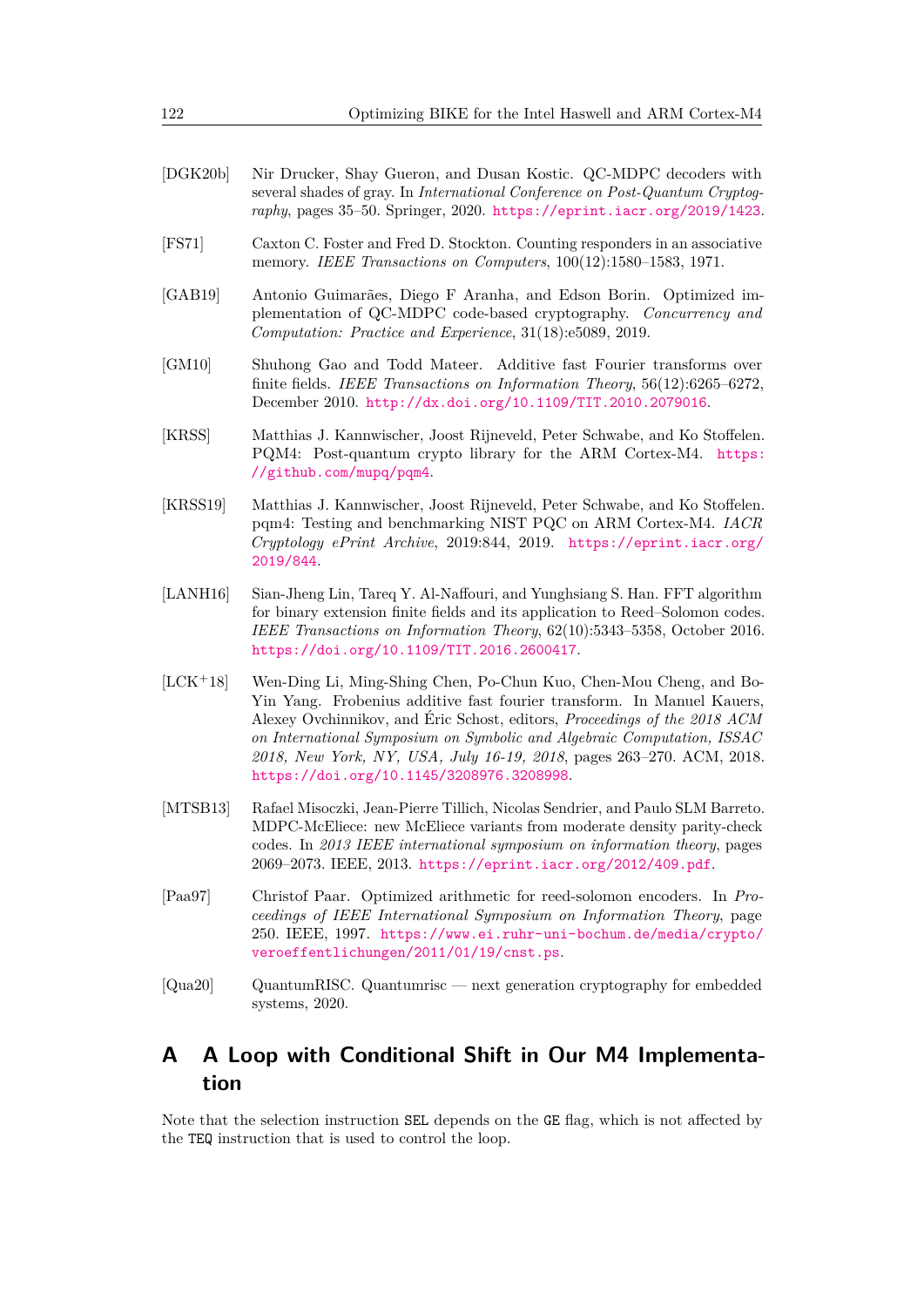lsr Ry0, s, #13 and Ry0, #1 mov Rx0, #983040 mul Ry0, Rx0 msr APSR\_g, Ry0 add ptr, ptr\_a, #-16 add ptr\_end, ptr, #1024 loop256\_a: ldr Rx0, [ptr, #16]! ldr Rx1, [ptr, #4] ldr Rx2, [ptr, #8] ldr Rx3, [ptr, #12] ldr Ry0, [ptr, #1024] ldr Ry1, [ptr, #1028] ldr Ry2, [ptr, #1032] ldr Ry3, [ptr, #1036] sel Rx0, Ry0, Rx0 sel Rx1, Ry1, Rx1 sel Rx2, Ry2, Rx2 sel Rx3, Ry3, Rx3 str Rx0, [ptr, #0] str Rx1, [ptr, #4] str Rx2, [ptr, #8] str Rx3, [ptr, #12] ldr Rx0, [ptr, #2048] ldr Rx1, [ptr, #2052] ldr Rx2, [ptr, #2056] ldr Rx3, [ptr, #2060] sel Ry0, Rx0, Ry0 sel Ry1, Rx1, Ry1 sel Ry2, Rx2, Ry2 sel Ry3, Rx3, Ry3 str Ry0, [ptr, #1024] str Ry1, [ptr, #1028] str Ry2, [ptr, #1032] str Ry3, [ptr, #1036] teq ptr\_end, ptr bne loop256\_a

# <span id="page-26-0"></span>**B Python Code for the Boyar–Peralta Algorithm**

```
count = 0index = []def nbits(n):
 ret = 0;
 while n > 0:
   ret += 1
   n >>= 1
  return ret
```